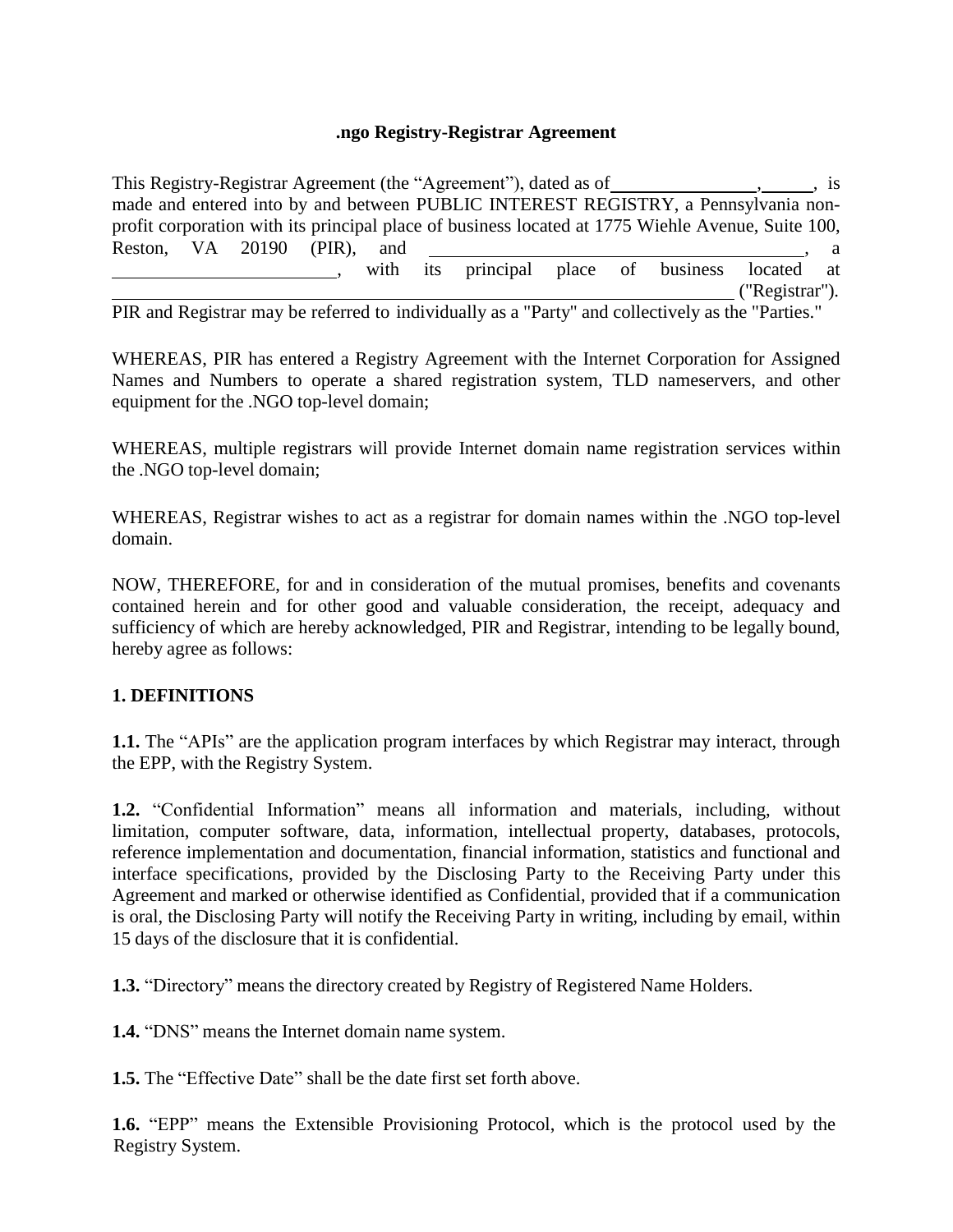**1.7.** "ICANN" means the Internet Corporation for Assigned Names and Numbers.

**1.8.** "NGO" means non-governmental organization.

**1.10.** "Personal Data" refers to data about any identified or identifiable natural person.

**1.11. "**Portal" means the web based portal created by Registry for Registered Name Holders.

**1.12.1** "Registered Name" refers to a domain name within the domain of the Registry TLD, whether consisting of two or more (e.g., john.smith  $\qquad$  ) levels, about which PIR or an affiliate engaged in providing Registry Services maintains data in a Registry Database, arranges for such maintenance, or derives revenue from such maintenance. A name in a Registry Database may be a Registered Name even though it does not appear in a TLD zone file (e.g., a registered but inactive name).

**1.12.2** "Registered Name Bundle" refers to a domain name bundle within the domain of the Registry TLD and the .ONG TLD, whether consisting of two domain names in the Registry and Corresponding TLD consisting of two or more (e.g., john.smith ) levels, about which PIR or an affiliate engaged in providing Registry Services maintains data in a Registry Database, arranges for such maintenance, or derives revenue from such maintenance. A name in a Registry Database may be part of a Registered Name Bundle even though it does not appear in a TLD zone file (e.g., a registered but inactive name bundle).

**1.13.** "Registered Name Holder" means the holder of a Registered Name Bundle.

**1.14.** The "Registrar Tool Kit" comprises the EPP, APIs and Software.

**1.15.** "Registry Agreement" means the Registry Agreement between PIR and ICANN dated as of March 6, 2014, for the operation of the Registry TLD, as amended from time to time.

**1.16.** "Registry Database" means a database comprised of data about one or more DNS domain names within the domain of the Registry TLD that is used to generate either DNS resource records that are published authoritatively or responses to domain-name availability lookup requests or Whois queries, for some or all of those names.

**1.17.** "Registry Services" Registry Services are: (a) those services that are both (i) operations of the registry critical to the following tasks: the receipt of data from registrars concerning registrations of domain names and name servers; provision to registrars of status information relating to the zone servers for the Registry TLD; dissemination of Registry TLD zone files; operation of the registry zone servers; and dissemination of contact and other information concerning domain name server registrations in the Registry TLD as required by this Agreement; and (ii) provided by the Registry Operator for the .NGO registry as of the Effective Date; (b) other products or services that the Registry Operator is required to provide because of the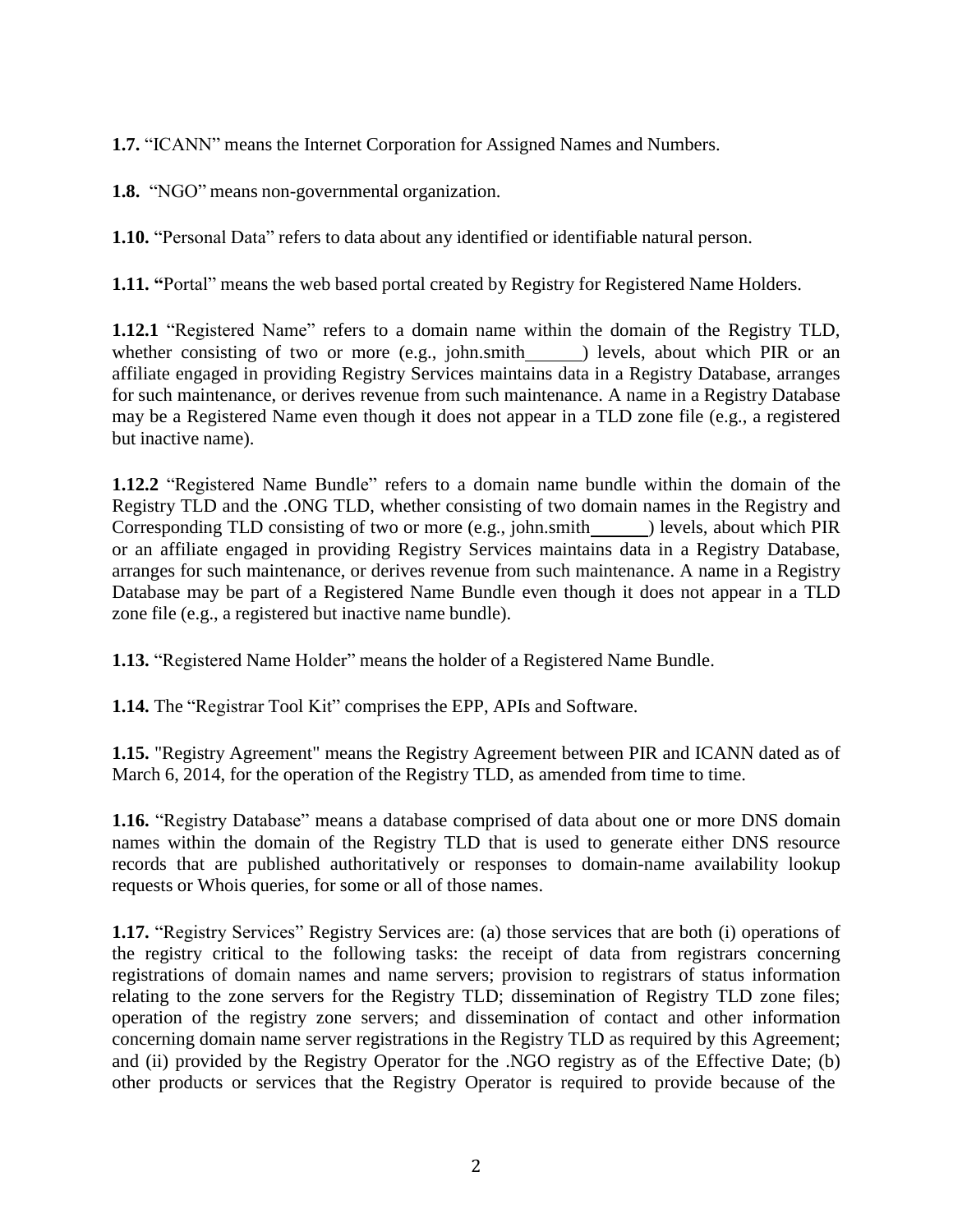establishment of a Consensus Policy (as defined in the Registry Agreement); (c) any other products or services that only a registry operator is capable of providing, by reason of its designation as the registry operator; and (d) material changes to any Registry Service within the scope of (a), (b) or (c) above.

**1.18.** "Registry TLD" means the .NGO TLD.

**1.19.** The "Registry System" means the system operated by PIR for Registered Names in the Registry TLD.

**1.20.** "Software" means reference client software intended to allow Registrar to develop its system to register second-level domain names through the Registry System.

**1.21.** "Technical Bundling" means the requirement that registration and any and all other actions with respect to a name in the Registry TLD will identically and simultaneously be applicable to the same Registered Name Holder in the .ONG TLD.

**1.22.** "Term" means the term of this Agreement, as set forth in Subsection 9.1.

**1.23.** A "TLD" means a top-level domain of the DNS.

**1.24.** "Validation" means the process of validating the qualifications established from time to time by Registry for NGOs to register a name in the Registry TLD and become a Registered Name Holder.

Other terms used in this Agreement as defined terms shall have the meanings ascribed to them in the context in which they are defined.

# **2. OBLIGATIONS OF PIR**

**2.1. Access to Registry System.** Throughout the Term of this Agreement, PIR shall operate the Registry System and provide Registrar with access to the Registry System to transmit domain name registration information for the Registry TLD to the Registry System. Nothing in this Agreement entitles Registrar to enforce any agreement between PIR and ICANN.

**2.2. Maintenance of Registrations Sponsored by Registrar.** Subject to the provisions of this Agreement, ICANN requirements, and PIR requirements authorized by ICANN, PIR shall maintain the registrations of Registered Name Bundles sponsored by Registrar in the Registry System during the term for which Registrar has paid the fees required by Subsection 4.1.

**2.3. Provision of Tool Kit; License.** No later than three business days after the Effective Date, PIR shall provide to Registrar a copy of the Registrar Tool Kit, which shall provide sufficient technical specifications to permit registrar interface with the Registry System and employ its features that are available to Registrars. Subject to the terms and conditions of this Agreement,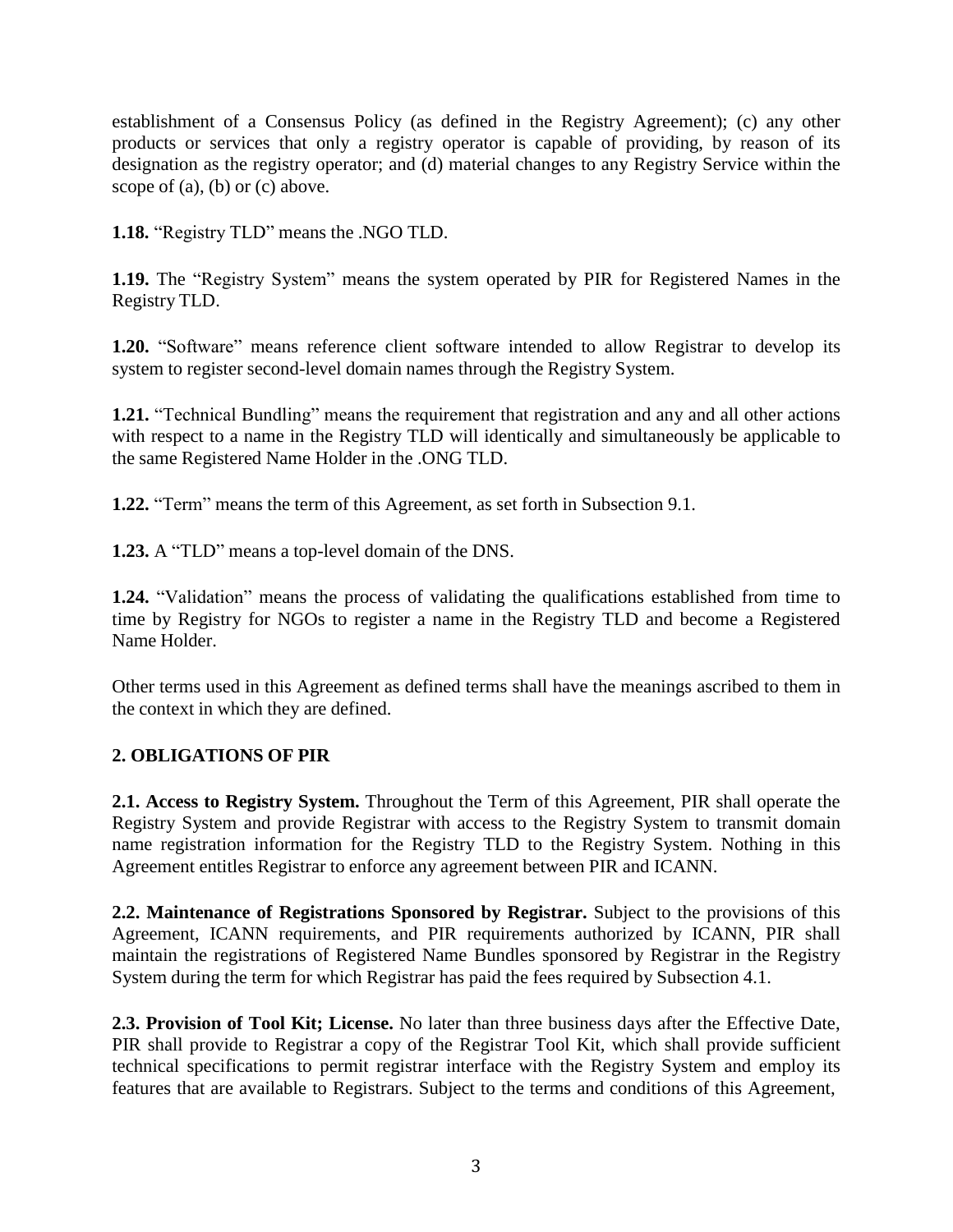PIR hereby grants Registrar and Registrar accepts a non-exclusive, non-transferable, worldwide limited license to use for the Term and purposes of this Agreement, all components owned by or licensed to PIR in and to the EPP, APIs, any reference client software and any other intellectual property included in the Registrar Tool Kit, as well as updates and redesigns thereof, to provide domain name registration services in the Registry TLD only and for no other purpose.

**2.4. Changes to System.** PIR may from time to time replace or make modifications to the EPP, APIs, or Software or other materials licensed hereunder that will modify, revise or augment the features of the Registry System. PIR will provide Registrar with at least ninety days notice prior to the implementation of any material changes to the EPP, APIs, Software or other materials licensed hereunder.

### **2.5. Engineering and Customer Service Support.**

**2.5.1. Engineering Support.** PIR agrees to provide Registrar with reasonable engineering telephone support (24 hour/7 day) to address engineering issues arising in connection with Registrar's use of the Registry System.

**2.5.2. Customer Service Support.** During the Term of this Agreement, PIR will provide reasonable telephone and e-mail customer service support to Registrar and to Registered Name Holders and prospective customers of Registrar for issues relating to the Registry System and its operation, including but not limited to, issues relating to Technical Bundling and to the Directory, Portal and Validation procedures. PIR will provide Registrar with a telephone number and e-mail address for such support during implementation of the Protocol, APIs and Software. First-level telephone support will be available on a 24/7 basis.

**2.6. Handling of Personal Data.** PIR may use the Personal Data submitted to PIR by Registrar for the following purposes:

**2.6.1.** Validation by Registry of the qualifications of NGOs to become Registered Name Holders.

**2.6.2.** Technical Bundling of Registered Name Holders.

**2.6.3.** Directory listings of Registered Name Holders.

**2.6.4.** Portal services for Registered Name Holders including, for example, fund raising programs.

**2.6.5.** Demographic data collected for statistical analysis.

**2.6.6.** Communications with Registered Name Holders to implement the above.

**2.6.7.** PIR may notify Registrar from time to time of additional purposes for which Personal Data submitted to PIR by Registrar is collected, the intended recipients (or categories of recipients) of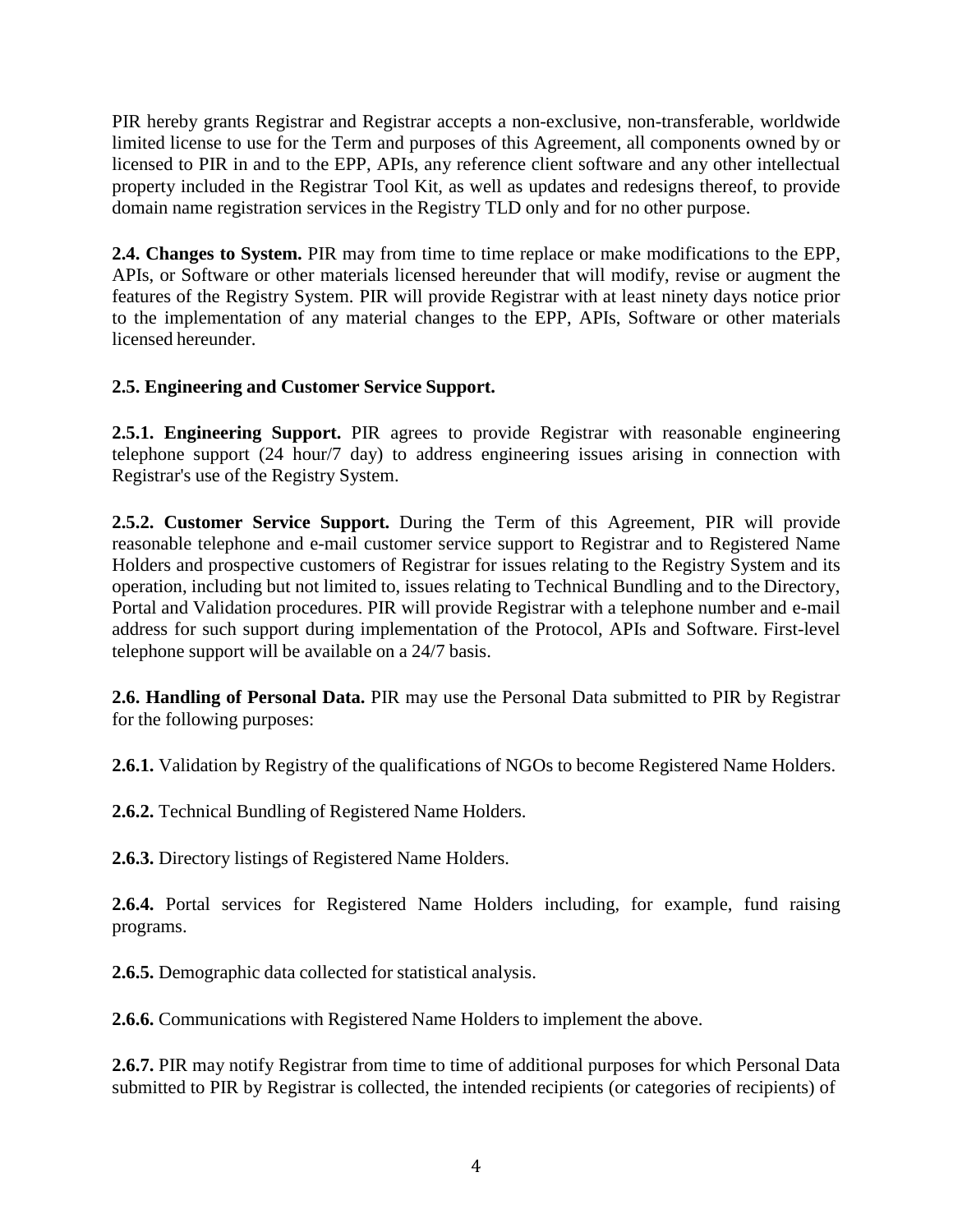such Personal Data, and the mechanism for access to and correction of such Personal Data. PIR shall take reasonable steps to protect Personal Data from loss, misuse, unauthorized disclosure, alteration or destruction. PIR shall not use or authorize the use of Personal Data in a way that is incompatible with notices provided to registrars. PIR may from time to time use the demographic data collected for statistical analysis, provided that this analysis will not disclose individual Personal Data and provided that such use is compatible with the notice provided to registrars regarding the purpose and procedures for such use.

**2.7. ICANN Requirements.** PIR'S obligations hereunder are subject to modification at any time as the result of ICANN-mandated requirements and consensus policies. Notwithstanding anything in this Agreement to the contrary, Registrar shall comply with any such ICANN requirements in accordance with the timeline defined by ICANN.

### **3. OBLIGATIONS OF REGISTRAR**

**3.1. Accredited Registrar.** During the Term of this Agreement, Registrar shall maintain in full force and effect its accreditation by ICANN as a registrar for both the Registry TLD and the .ONG TLD, which, together are linked as a result of ICANN approved technical bundling.

**3.2. Registrar Responsibility for Customer Support.** Registrar shall provide (i) support to accept orders for registration, cancellation, modification, renewal, deletion or transfer of Registered Names; (ii) customer service (including domain name record support) and billing and technical support to Registered Name Holders; and (iii) support for Technical Bundling and Validation procedures. Registrar shall publish to Registered Name Holders emergency contact information for critical situations such as domain name hijacking.

**3.3. Registrar's Registration Agreement.** At all times while it is sponsoring the registration of any Registered Name within the Registry System, Registrar shall have in effect an electronic or paper registration agreement with the Registered Name Holder. Registrar shall include in its registration agreement those terms required by this Agreement and other terms that are consistent with Registrar's obligations to PIR under this Agreement.

**3.4. Indemnification Required of Registered Name Holders.** In its registration agreement with each Registered Name Holder, Registrar shall require such Registered Name Holder to indemnify, defend and hold harmless PIR, its member and its subcontractors, and the directors, officers, employees, affiliates and agents of each of them, from and against any and all claims, damages, liabilities, costs and expenses, including reasonable legal fees and expenses, arising out of or relating to the Registered Name Holder's domain name registration and content of the Directory and Portal. The registration agreement shall further require that this indemnification obligation survive the termination or expiration of the registration agreement.

**3.5. Compliance with Terms and Conditions.** Registrar shall comply with each of the following requirements, and further shall include in its registration agreement with each Registered Name Holder, as applicable, an obligation for such Registered Name Holder to comply with each of the following requirements: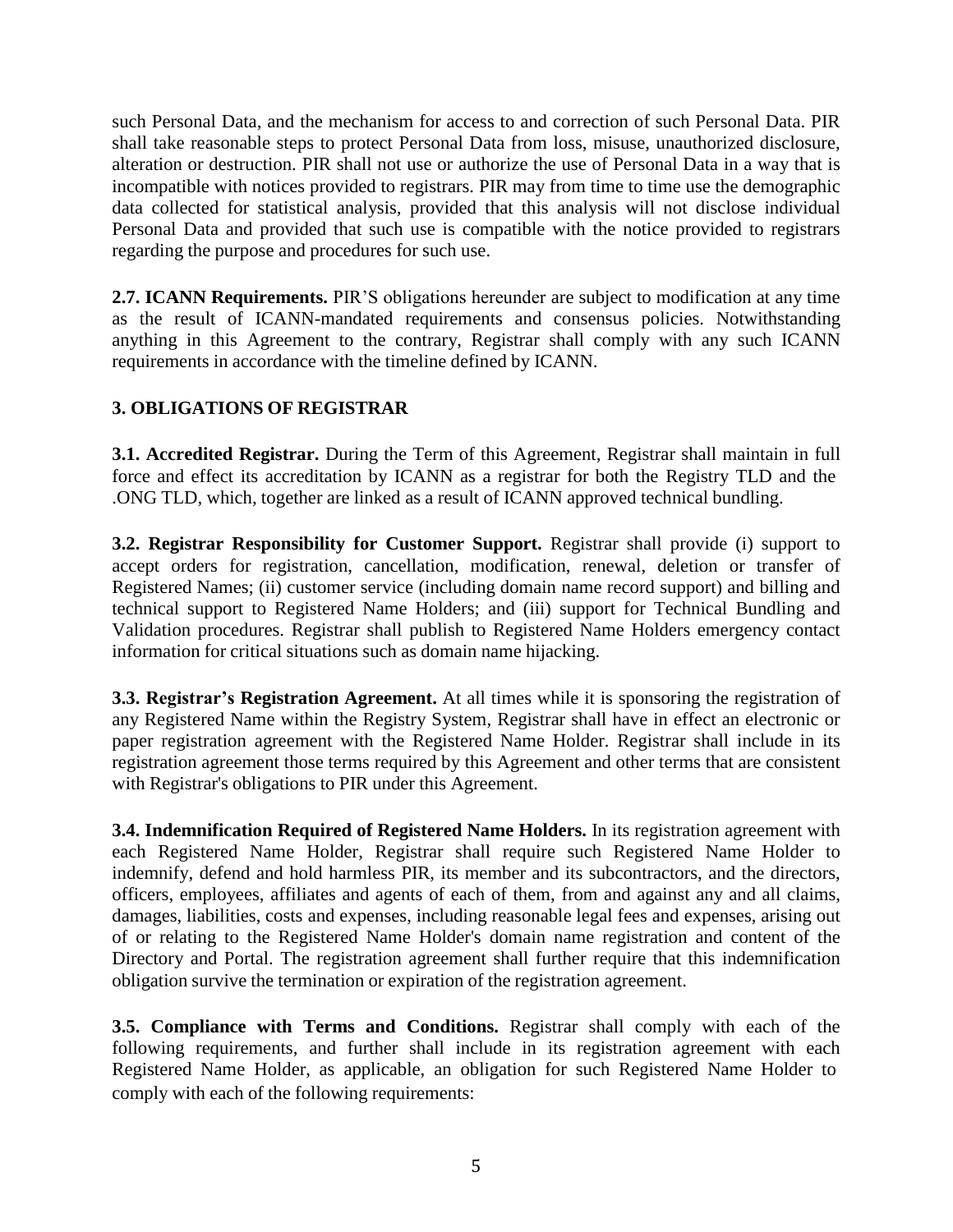**3.5.1.** ICANN standards, policies, procedures, and practices for which PIR has monitoring responsibility in accordance with the Registry Agreement or other arrangement with ICANN; and

**3.5.2.** operational standards, policies, procedures, and practices for the Registry TLD established from time to time by PIR in a non-arbitrary manner and applicable to all registrars, including affiliates of PIR, and consistent with ICANN's standards, policies, procedures, and practices and PIR'S Registry Agreement with ICANN. Additional or revised PIR operational standards, policies, procedures, and practices for the Registry TLD shall be effective upon thirty days notice by PIR to Registrar. If there is a discrepancy between the terms required by this Agreement and the terms of the Registrar's registration agreement, the terms of this Agreement shall supersede those of the Registrar's registration agreement.

**3.5.3.** With respect to proceedings commenced under the Uniform Rapid Suspension ("URS"), Registrar must accept and process payments for the renewal of a domain name by a URS Complainant in cases where the URS Complainant prevailed; provided, however, that the Registrar must not renew a domain name to a URS Complainant who prevailed for longer than one year.

**3.6. Additional Requirements for Registration Agreement.** In addition to the provisions of Subsection 3.5, in its registration agreement with each Registered Name Holder, Registrar shall require such Registered Name Holder to:

**3.6.1.** consent to the use, copying, distribution, publication, modification and other processing of Registered Name Holder's Personal Data by PIR and its designees and agents in a manner consistent with the purposes specified pursuant to Subsection 2.6;

**3.6.2.** submit to proceedings commenced under ICANN's dispute resolution procedures relating to Rights Protection Mechanisms (RPMs), including, without limitation, the obligation to handle payments for renewals or restoration by the Complainant in any proceeding in cases where the Complainant prevails;

**3.6.3.** submit to proceedings commenced under PIR's Restrictions Dispute Resolution Policy ("RDRP"), available at <http://domain.adrforum.com/main.aspx?itemID=2246> ;

**3.6.4.** immediately correct and update the registration information for the Registered Name during the registration term for the Registered Name;

**3.6.5.** agree to be bound by the terms and conditions of the initial launch of the Registry TLD, including without limitation the RDRP, the RPMs and the dispute resolution procedures relating thereto, and further to acknowledge that PIR has no liability of any kind for any loss or liability resulting from the proceedings and processes relating to the RDRP, the RPMs and the dispute resolution procedures relating thereto, including, without limitation: (a) the ability or inability of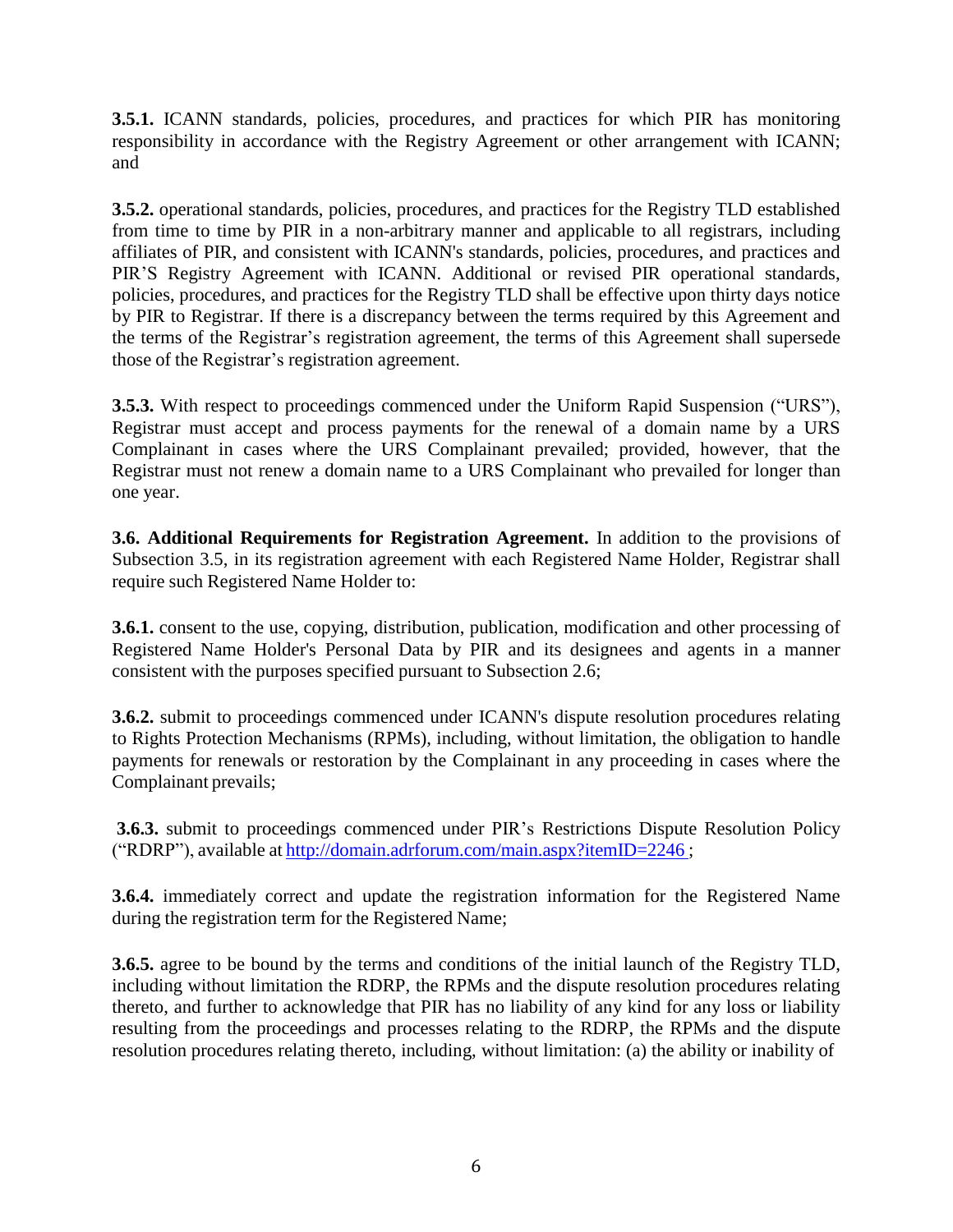a registrant to obtain a Registered Name during these periods, and (b) the results of any dispute over the outcome of any dispute resolution proceeding; and

**3.6.6.** acknowledge and agree that PIR reserves the right to deny, cancel or transfer any registration or transaction, or place any domain name bundles(s) on registry lock, hold or similar status, that it deems necessary, in its discretion; (1) to protect the integrity and stability of the registry; (2) to comply with any applicable laws, government rules or requirements, requests of law enforcement, or any dispute resolution process; (3) to avoid any liability, civil or criminal, on the part of PIR, as well as its affiliates, subsidiaries, officers, directors, and employees; (4) per the terms of the registration agreement (5) as part of Validation procedures or (6) to correct mistakes made by PIR or any Registrar in connection with a domain name registration. PIR also reserves the right to place upon registry lock, hold or similar status a domain name during resolution of a dispute.

**3.6.7.** acknowledge and agree that Registered Name Holders are prohibited from distributing malware, abusively operating botnets, phishing, piracy, trademark or copyright infringement, fraudulent or deceptive practices, counterfeiting or otherwise engaging in activity contrary to applicable law, and further, that consistent with applicable law and any related procedures, any prohibited activity described herein may result in remedial measures including, but not limited to, the denial, cancellation or transfer of any registration or transaction, the placement of or more registry lock functions on any domain name and the suspension of the domain name.

### **3.7. Data Submission Requirements.**

**3.7.1.** As part of its registration and sponsorship of Registered Name Bundles in the Registry TLD, Registrar shall submit complete data as required by technical specifications of the Registry System that are made available to Registrar from time to time. Registrar hereby grants PIR a non-exclusive, non-transferable, limited license to such data for propagation of and the provision of authorized access to the TLD zone files and as otherwise required in PIR'S operation of the Registry TLD.

**3.7.2.** Registrar shall submit any corrections or updates from a Registered Name Holder relating to the registration information for a Registered Name Bundle to PIR in a timely manner.

# **3.8. Security.**

**3.8.1.** Registrar shall develop and employ in its domain name registration business all necessary technology and restrictions to ensure that its connection to the Registry System is secure and that all data exchanged between Registrar's system and the Registry System shall be protected to avoid unintended disclosure of information. Registrar shall employ the necessary measures to prevent its access to the Registry System granted hereunder from being used to (i) allow, enable, or otherwise support the transmission by e-mail, telephone, or facsimile of mass unsolicited, commercial advertising or solicitations to entities other than its own existing customers; or (ii) enable high volume, automated, electronic processes that send queries or data to the systems of PIR, any other registry operated under an agreement with ICANN, or any ICANN-accredited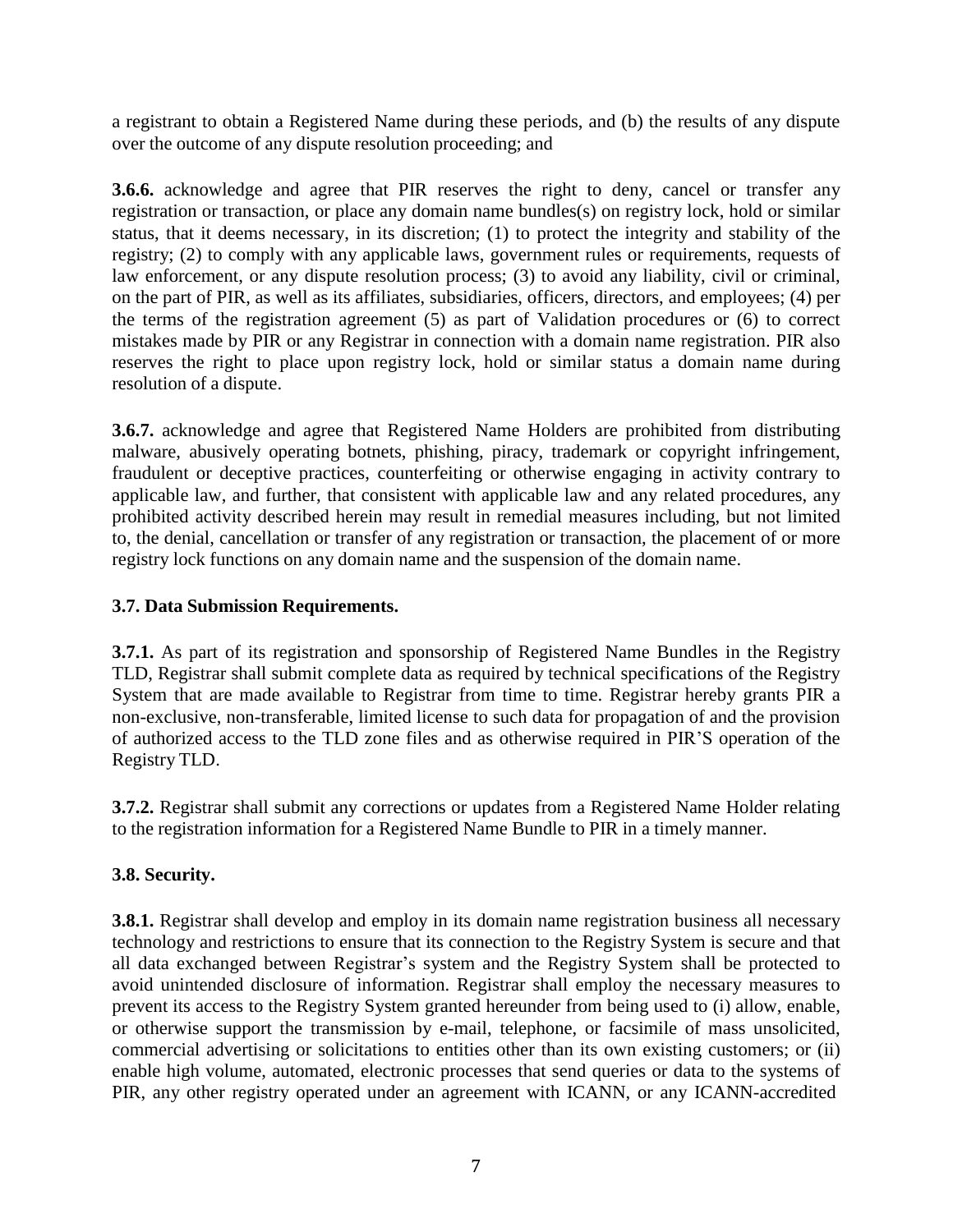registrar, except as reasonably necessary to register domain names or modify existing registrations. In addition, PIR may require other reasonable security provisions to ensure that the Registry System is secure and stable.

**3.8.2.** Each session wherein Registrar accesses the Registry System shall be authenticated and encrypted using two-way secure socket layer ("SSL") protocol. At a minimum, Registrar shall authenticate every client connection with the Registry System using both an X.509 server certificate issued by a commercial certification authority identified by the PIR and its Registrar password. Registrar shall disclose only its Registrar password to its employees with a need to know. Registrar agrees to notify PIR within four hours of learning that its Registrar password has been compromised in any way or if its server certificate has been revoked by the issuing certification authority or compromised in any way.

**3.8.3.** Registrar shall not provide identical Registrar-generated authorization  $\langle$  authinfo $\rangle$  codes for domain names registered by different registrants with the same Registrar. PIR in its sole discretion may choose to modify <authinfo> codes for a given domain and shall notify the sponsoring registrar of such modifications via EPP compliant mechanisms (i.e. EPP<poll> or EPP<domain:Info>). Documentation of these mechanisms shall be made available to Registrar by PIR. The Registrar shall provide the Registered Name Holder with timely access to the authorization code along with the ability to modify the authorization code. Registrar shall respond to any inquiry by a Registered Name Holder regarding access to and/or modification of an authorization code within five (5) calendar days.

**3.9. Resolution of Technical Problems.** Registrar shall employ necessary employees, contractors, or agents with sufficient technical training and experience to respond to and fix all technical problems concerning the use of the EPP, the APIs and the systems of PIR in conjunction with Registrar's systems. In the event of significant degradation of the Registry System or other emergency, PIR may, in its sole discretion, temporarily suspend or restrict Registrar's access to the Registry System. Such temporary suspensions shall be applied in a non- arbitrary manner and shall apply fairly to any registrar similarly situated, including affiliates of PIR.

**3.10. Time.** In the event of any dispute concerning the time of the entry of a domain name registration into the Registry Database, the time shown in the Registry records shall control.

**3.11. Transfer of Registration Sponsorship.** Registrar agrees to implement transfers of Registered Name Bundle registrations from another registrar to Registrar and vice versa pursuant to the Policy on Transfer of Registrations Between Registrars as may be amended from time to time by ICANN (the "Transfer Policy").

**3.12. Restrictions on Registered Names.** In addition to complying with ICANN standards, policies, procedures, and practices limiting domain names that may be registered, Registrar agrees to comply with applicable statutes and regulations limiting the domain names that may be registered.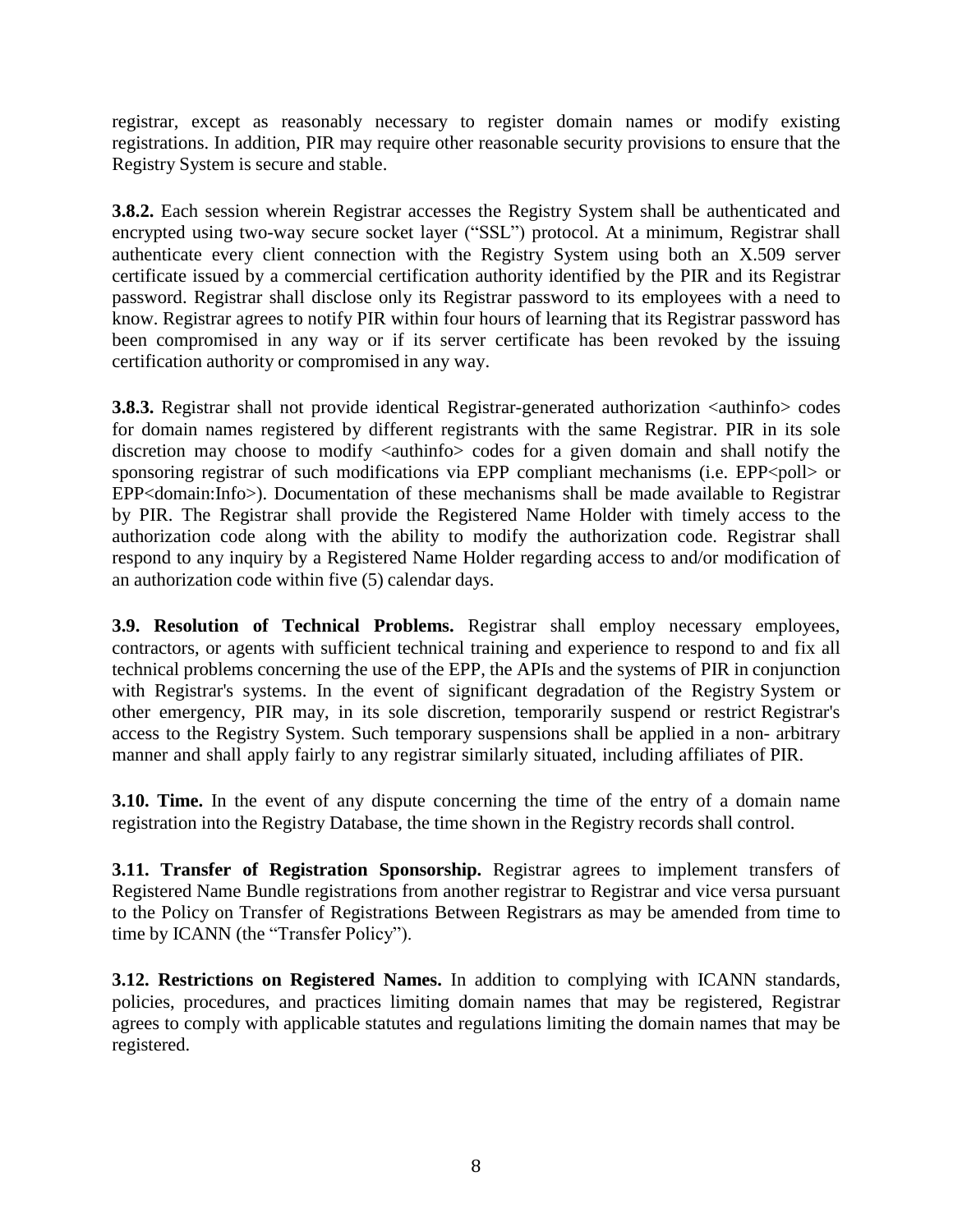#### **3.13. Technical Bundling of Registered Names.**

**3.13.1.** This Agreement relating to registration of names in the .NGO or .ONG domains (with respect to one another the "Corresponding TLD") allows only the registration of names that comply with the Technical Bundling requirements set forth in this Section 3.13 and in the corresponding section of the Agreement between the parties with respect to the Corresponding TLD.

**3.13.2.** When Registrar registers a domain name in the either the .NGO or .ONG top level domain, the identical second level name simultaneously will be allocated in the Corresponding TLD. During the registration process and prior to completion of the registration process, Registrar will display the text of PIR's Registration Policies for .NGO and .ONG domain names and will implement measures to ensure that the registration cannot continue unless the prospective Registered Name Holder affirmatively indicates acceptance of all terms and conditions, including, but not limited to the fact that registration of a .NGO or .ONG top level domain will result in the creation of the identical name in the Corresponding TLD.

**3.13.3.** Registrar shall not perform any procedure covered by this Agreement (including registration, renewal, transfer and any other services) with respect to a domain name in the .NGO TLD unless the same procedure is performed with respect to the corresponding domain name in the Corresponding TLD.

**3.14. Validation.** This Agreement relating to registration of names in the .NGO domain allows only the registration of names that comply with the Validation requirements for NGOs. When Registrar registers a domain name in the .NGO domain, the name must comply with the validation requirements for eligibility to register names in that domain that are set forth in the operational standards, policies, procedures, and practices for the Registry TLD established from time to time by PIR pursuant to Section 3.5.2.

### **4. Registration Fees.**

**4.1. Amount of PIR Fees.** Registrar agrees to pay PIR the fees set forth in Exhibit A for services provided by PIR to Registrar (collectively, "Fees"). Registrar shall only be obligated to pay one fee for services (including registration, renewal, transfer and any other services) in connection with the registration of a Registered Name Bundle as required by Section 3.13. PIR reserves the right to adjust the Registration Fees in a manner consistent with PIR's Registry Agreement(s) with ICANN. In addition, Registrar agrees to pay PIR the applicable variable fees assessed to Registry Operator by ICANN, as permitted by Subsection 6.3 of the Registry Agreement by no later ten (10) days after the date of an invoice from Registry Operator for such fees.

**4.2. Payment of PIR Fees.** In advance of incurring Fees, Registrar shall establish a letter of credit, deposit account, or other credit facility accepted by PIR ("Payment Security"), which acceptance will not be unreasonably withheld so long as payment is assured. All Fees are due immediately upon receipt of applications for initial and renewal registrations, registrations associated with transfers of sponsorship, or upon provision of other services provided by PIR to Registrar. Payment shall be made via debit or draw down of the deposit account, letter of credit or other credit facility. PIR shall provide monthly invoice statements to the Registrar. The Registrar must pay this invoice upon receipt in order to ensure timely processing of future domain name registrations.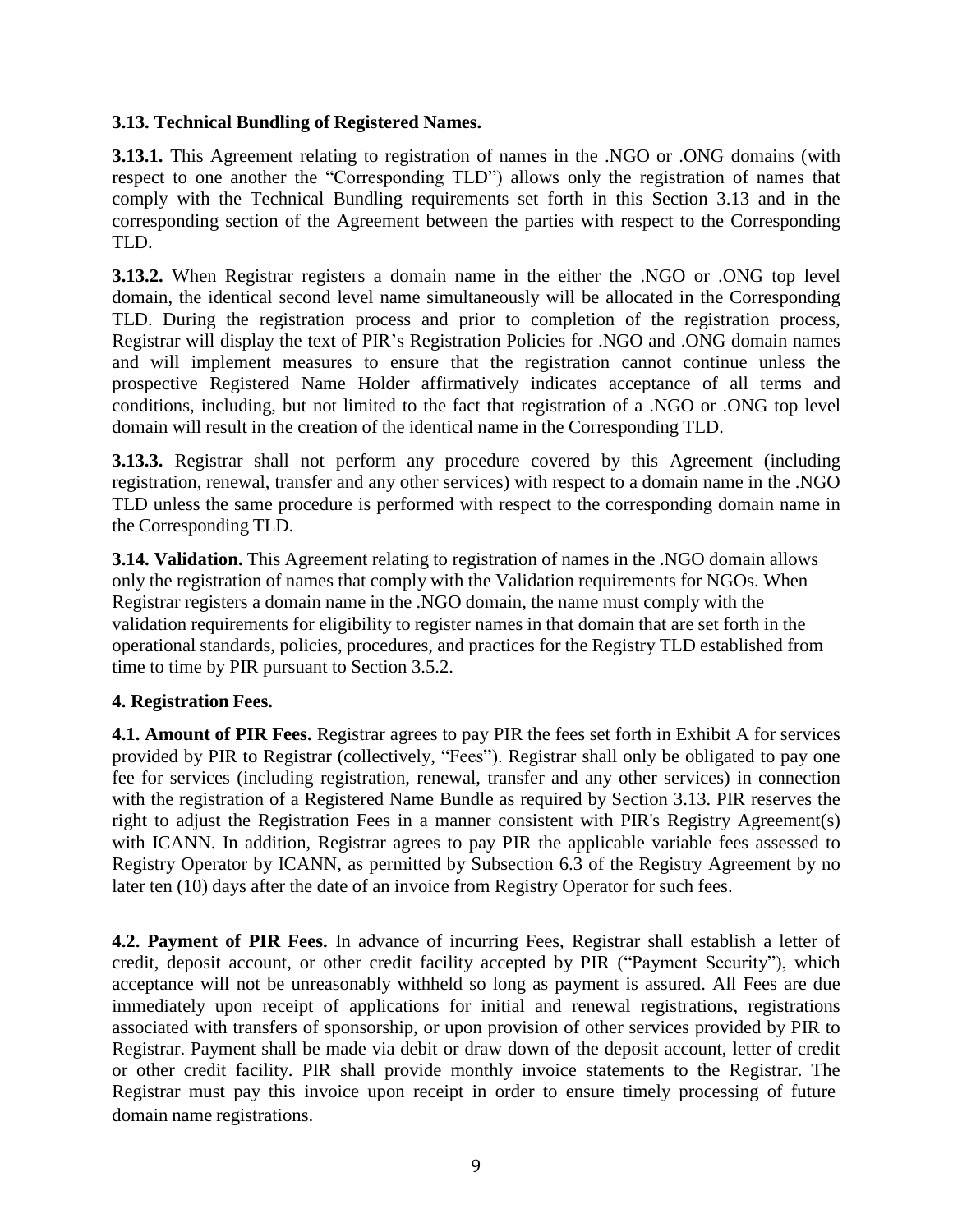**4.3. Non-Payment of Fees.** In the event Registrar has insufficient funds deposited or available through the letter of credit or credit facility with PIR, PIR may do any or all of the following: (a) stop accepting new initial or renewal registrations, or registrations associated with transfers of sponsorship, from Registrar; (b) delete the domain names associated with any negative balance incurred or invoice not paid in full from the Registry database (c) give written notice of termination of this Agreement pursuant to Subsection 9.2.1; and (d) pursue any other remedy under this Agreement.

**4.4 Taxes.** All Fees due under this Agreement are exclusive of tax. All taxes, duties, fees and other governmental charges of any kind (including sales, turnover, services, use and value-added taxes, but excluding taxes based on the net income of PIR) which are imposed by or under the authority of any government or any political subdivision thereof on the fees for any services, software and/or hardware shall be borne by Registrar and shall not be considered a part of, a deduction from or an offset against such Fees. All payments due to PIR shall be made without any deduction or withholding on account of any tax, duty, charge or penalty except as required by law, in which case, the sum payable by Registrar from which such deduction or withholding is to be made shall be increased to the extent necessary to ensure that, after making such deduction or withholding, PIR receives and retains (free from any liability with respect thereof) a net sum equal to the sum it would have received but for such deduction or withholding being required.

# **5. CONFIDENTIALITY AND INTELLECTUAL PROPERTY**

**5.1. Use of Confidential Information.** During the Term of this Agreement, each party (the "Disclosing Party") may disclose its Confidential Information to the other party (the "Receiving Party"). Each party's use and disclosure of the Confidential Information of the other party shall be subject to the following terms and conditions:

**5.1.1.** The Receiving Party shall treat as strictly confidential, and use all reasonable efforts to preserve the secrecy and confidentiality of, all Confidential Information of the Disclosing Party, including implementing reasonable physical security measures and operating procedures.

**5.1.2.** The Receiving Party agrees that it will use any Confidential Information of the Disclosing Party solely for the purpose of exercising its right or performing its obligations under this Agreement and for no other purposes whatsoever.

**5.1.3.** The Receiving Party shall make no disclosures whatsoever of any Confidential Information of the Disclosing Party to others; provided, however, that if the Receiving Party is a corporation, partnership, or similar entity, disclosure is permitted to the Receiving Party's officers, employees, contractors and agents who have a demonstrable need to know such Confidential Information, provided the Receiving Party shall advise such personnel of the confidential nature of the Confidential Information and of the procedures required to maintain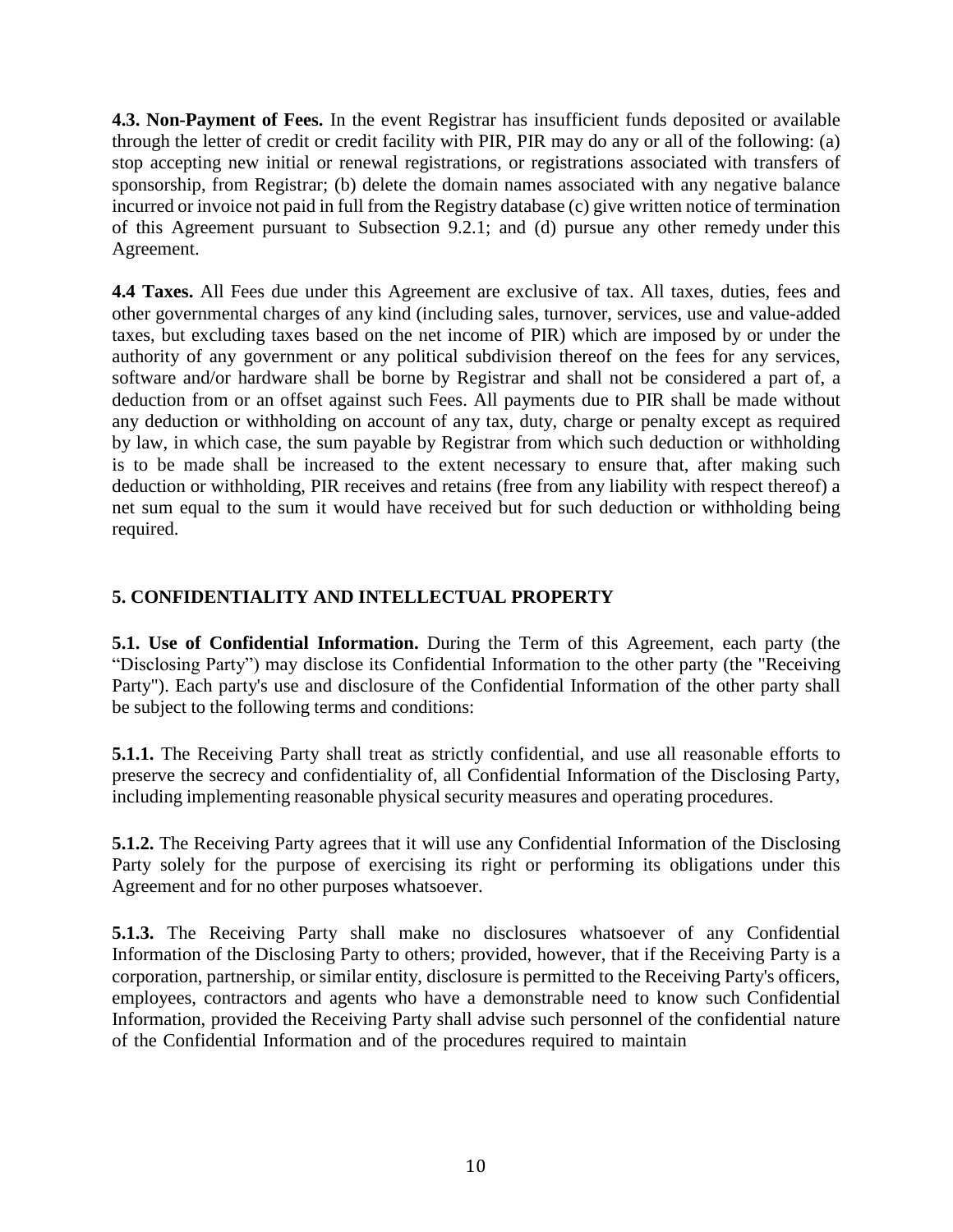the confidentiality thereof, and shall require them to acknowledge in writing that they have read, understand, and agree to be individually bound by the confidentiality terms of this Agreement.

**5.1.4.** The Receiving Party shall not modify or remove any confidentiality legends and/or copyright notices appearing on any Confidential Information of the Disclosing Party.

**5.1.5.** The Receiving Party agrees not to prepare any derivative works based on the Confidential Information.

**5.1.6.** Notwithstanding the foregoing, this Subsection 5.1 imposes no obligation upon the parties with respect to information that (i) is disclosed in the absence of a confidentiality agreement and such disclosure was agreed to by the Disclosing Party in writing prior to such disclosure; or (ii) is or has entered the public domain through no fault of the Receiving Party; or (iii) is known by the Receiving Party prior to the time of disclosure; or (iv) is independently developed by the Receiving Party without use of the Confidential Information; or (v) is made generally available by the Disclosing Party without restriction on disclosure; or (vi) is required to be disclosed by law, regulation or court order; provided, that in the event the Receiving Party is required by law, regulation or court order to disclose any of Disclosing Party's Confidential Information, Receiving Party will promptly notify Disclosing Party in writing prior to making any such disclosure in order to facilitate Disclosing Party seeking a protective order or other appropriate remedy from the proper authority, at the Disclosing Party's expense. Receiving Party agrees to cooperate with Disclosing Party in seeking such order or other remedy. Receiving Party further agrees that if Disclosing Party is not successful in precluding the requesting legal body from requiring the disclosure of the Confidential Information, it will furnish only that portion of the Confidential Information which is legally required.

**5.1.7.** The Receiving Party's duties under this Subsection 5.1 shall expire two (2) years after the expiration or termination of this Agreement or earlier, upon written agreement of the parties.

# **5.2. Intellectual Property.**

**5.2.1.** Subject to the licenses granted hereunder, each party will continue to independently own its intellectual property, including all patents, trademarks, trade names, service marks, copyrights, trade secrets, proprietary processes and all other forms of intellectual property.

**5.2.2.** Without limiting the generality of the foregoing, no commercial use rights or any licenses under any patent, patent application, copyright, trademark, know-how, trade secret, or any other intellectual proprietary rights are granted by the Disclosing Party to the Receiving Party by this Agreement, or by any disclosure of any Confidential Information to the Receiving Party under this Agreement.

### **6. INDEMNITIES AND LIMITATION OF LIABILITY**

**6.1. Indemnification.** Registrar, at its own expense and within thirty days after presentation of a demand by PIR under this Section, will indemnify, defend and hold harmless PIR and its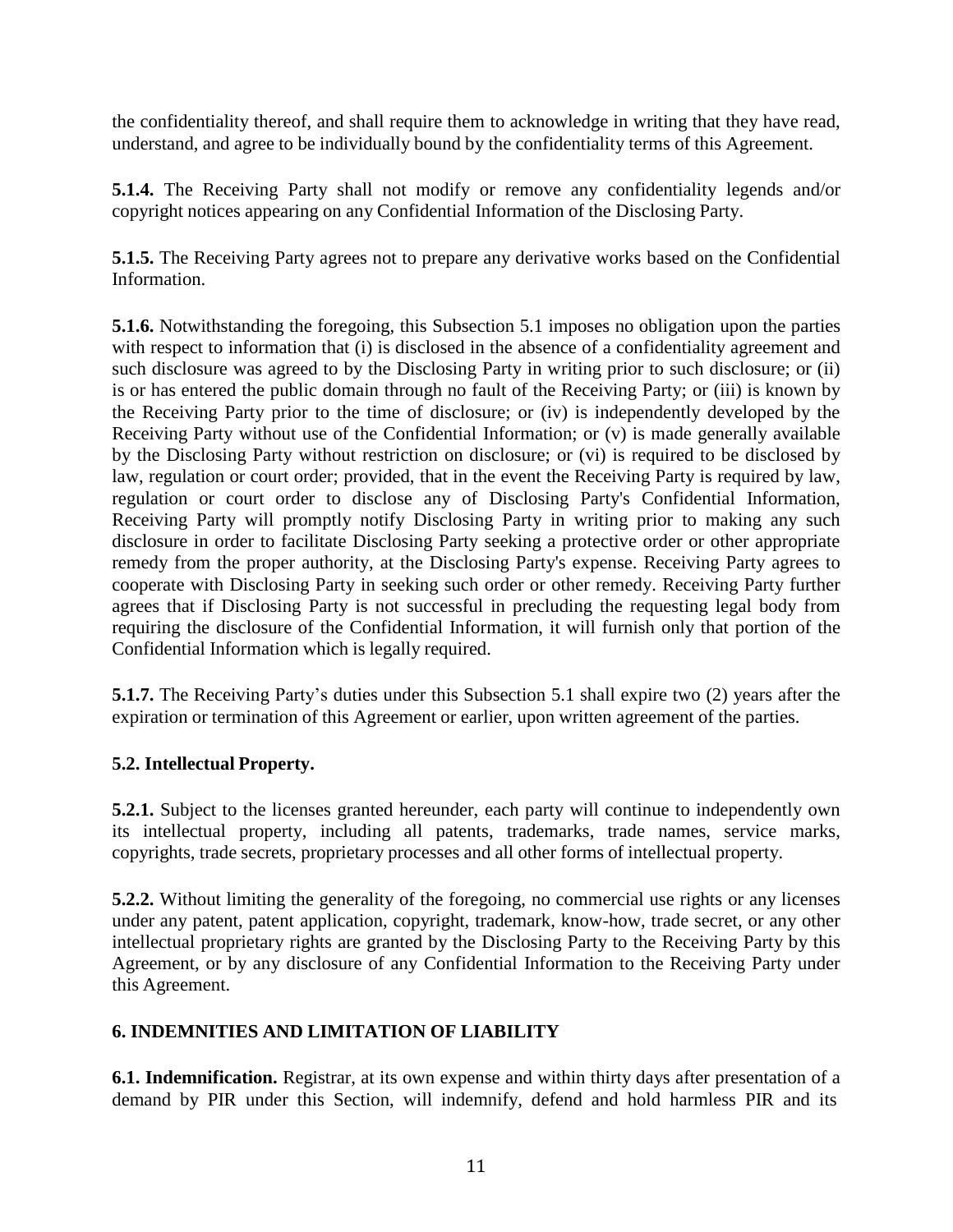subcontractors, and the directors, officers, employees, representatives, agents and affiliates of each of them, against any claim, suit, action, or other proceeding brought against any such party(ies) based on or arising from any claim or alleged claim: (i) relating to any product or service of Registrar; (ii) relating to any agreement, including Registrar's dispute policy, with any Registered Name Holder or Registrar; or (iii) relating to Registrar's domain name registration business, including, but not limited to, Registrar's advertising, domain name application process, systems and other processes, fees charged, billing practices and customer service. PIR shall provide Registrar with prompt notice of any such claim, and upon Registrar's written request, PIR will provide to Registrar all available information and assistance reasonably necessary for Registrar to defend such claim, provided that Registrar reimburses PIR for PIR's actual and reasonable costs incurred in connection with providing such information and assistance. Registrar will not enter into any settlement or compromise of any such indemnifiable claim without PIR's prior written consent, which consent shall not be unreasonably withheld. Registrar will pay any and all costs, damages, and expenses, including, but not limited to, reasonable attorneys' fees and costs awarded against or otherwise incurred by PIR in connection with or arising from any such indemnifiable claim, suit, action or proceeding.

**6.2. Representation and Warranty.** Registrar represents and warrants that: (i) it is a corporation duly incorporated, validly existing and in good standing under the law of the jurisdiction of its formation (ii) it has all requisite corporate power and authority to execute, deliver and perform its obligations under this Agreement, (iii) the execution, performance and delivery of this Agreement has been duly authorized by Registrar, (iv) it is, and will continue to be, accredited by ICANN or its successor and (v) no further approval, authorization or consent of any governmental or regulatory authority is required to be obtained or made by Registrar in order for it to enter into and perform its obligations under this Agreement.

**6.3. Limitation of Liability.** IN NO EVENT SHALL EITHER PARTY BE LIABLE FOR ANY SPECIAL, INDIRECT, INCIDENTAL, PUNITIVE, EXEMPLARY OR CONSEQUENTIAL DAMAGES, OR ANY DAMAGES RESULTING FROM LOSS OF PROFITS OR BUSINESS INTERRUPTION, ARISING OUT OF OR IN CONNECTION WITH THIS AGREEMENT, EVEN IF THE OTHER PARTY HAS BEEN ADVISED OF THE POSSIBILITY OF SUCH DAMAGES. IN NO EVENT SHALL THE MAXIMUM AGGREGATE LIABILITY OF PIR AND ITS SUBCONTRACTORS EXCEED THE LESSER OF (i) THE TOTAL AMOUNT PAID TO PIR UNDER THE TERMS OF THIS AGREEMENT FOR THE IMMEDIATELY PRECEEDING 12 MONTH PERIOD, OR (ii) \$100,000 USD.

**6.4. Disclaimer of Warranties.** THE REGISTRAR TOOL KIT AND ALL OTHER ITEMS PROVIDED BY PIR HEREUNDER ARE PROVIDED "AS-IS" AND WITHOUT ANY WARRANTY OF ANY KIND. PIR EXPRESSLY DISCLAIMS ALL WARRANTIES AND/OR CONDITIONS, EXPRESS OR IMPLIED, INCLUDING, BUT NOT LIMITED TO, THE IMPLIED WARRANTIES AND CONDITIONS OF MERCHANTABILITY OR SATISFACTORY QUALITY AND FITNESS FOR A PARTICULAR PURPOSE AND NONINFRINGEMENT OF THIRD PARTY RIGHTS. PIR DOES NOT WARRANT THAT THE FUNCTIONS CONTAINED IN THE REGISTRAR TOOL KIT WILL MEET REGISTRAR'S REQUIREMENTS, OR THAT THE OPERATION OF THE REGISTRAR TOOL KIT WILL BE UNINTERRUPTED OR ERROR-FREE, OR THAT DEFECTS IN THE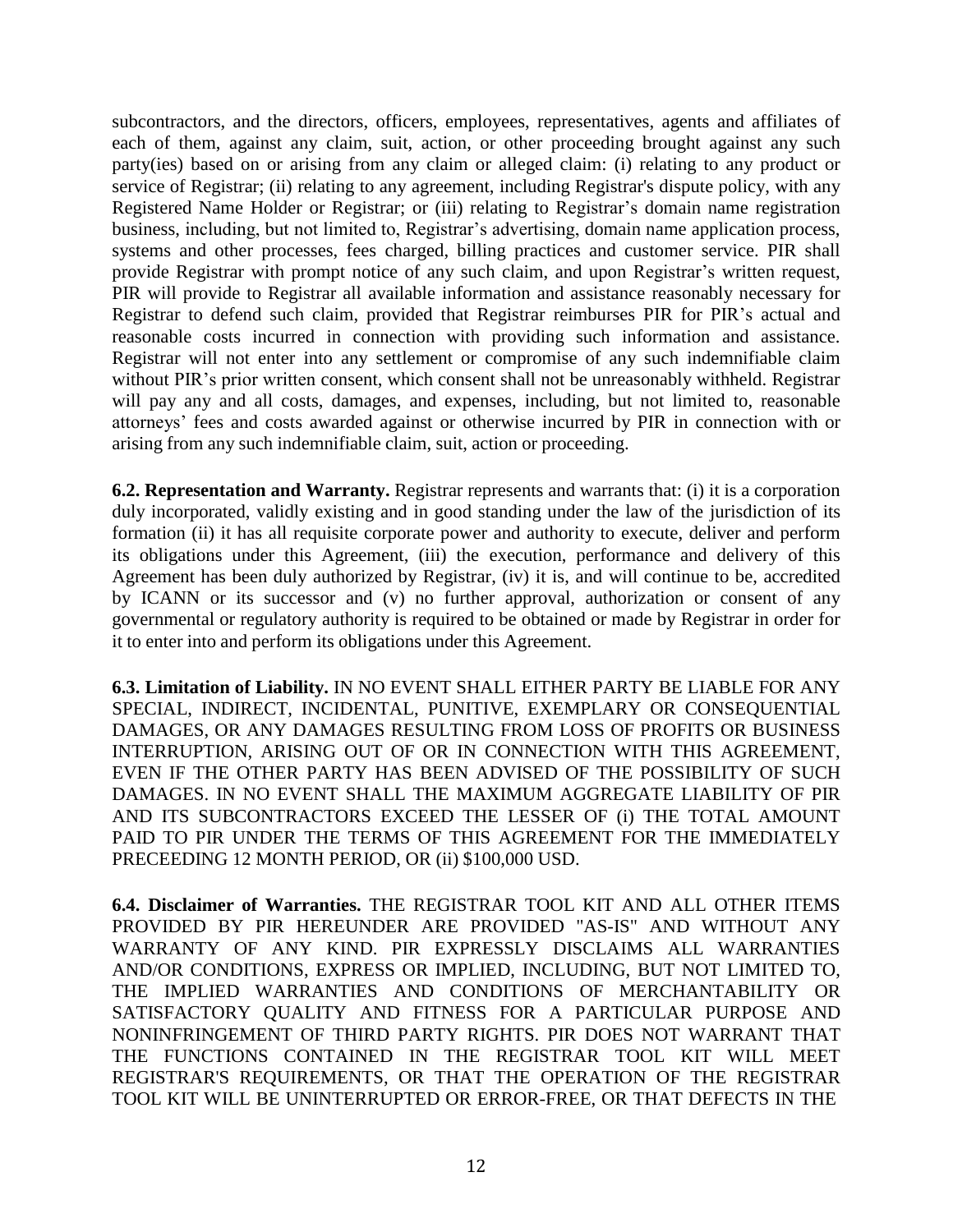REGISTRAR TOOL KIT WILL BE CORRECTED. FURTHERMORE, PIR DOES NOT WARRANT NOR MAKE ANY REPRESENTATIONS REGARDING THE USE OR THE RESULTS OF THE REGISTRAR TOOL KIT OR RELATED DOCUMENTATION IN TERMS OF THEIR CORRECTNESS, ACCURACY, RELIABILITY, OR OTHERWISE. SHOULD THE REGISTRAR TOOL KIT PROVE DEFECTIVE, REGISTRAR ASSUMES THE ENTIRE COST OF ALL NECESSARY SERVICING, REPAIR OR CORRECTION OF REGISTRAR'S OWN SYSTEMS AND SOFTWARE.

**6.5. Reservation of Rights.** PIR reserves the right to deny, cancel or transfer any registration or transaction, or place any Registered Name Bundle on registry lock, hold or similar status, that it deems necessary, in its discretion; (1) to protect the integrity and stability of the registry; (2) to comply with any applicable laws, government rules or requirements, requests of law enforcement, or any dispute resolution process; (3) to avoid any liability, civil or criminal, on the part of PIR, as well as its affiliates, subsidiaries, officers, directors, and employees; (4) for violations of this Agreement, including, without limitation, the exhibits hereto; or (5) to correct mistakes made by PIR or any Registrar in connection with a Registered Name Bundle. PIR also reserves the right to place a Registered Name Bundle on registry hold, registry lock, or similar status during resolution of a dispute.

### **7. INSURANCE**

**7.1. Insurance Requirements**. Registrar shall acquire, on or before the Effective Date, at least US \$500,000 in comprehensive general liability insurance from a reputable insurance provider with a rating equivalent to an A.M. Best rating of "A" or better and shall maintain insurance meeting these requirements throughout the Term of this Agreement. Registrar shall provide a copy of the insurance policy to Registry Operator, current as of the Effective Date, upon execution of this Agreement, and from time to time thereafter upon Registry Operator's reasonable request. Such insurance shall entitle PIR to seek compensation under such policy on behalf of PIR and its subcontractors, and the directors, officers, employees, representatives, agents, and affiliates of each of them, in respect of all costs and damages (including reasonable attorney fees) which any of them may suffer by reason of Registrar's failure to meet its indemnification obligations under this Agreement.

### **8. DISPUTE RESOLUTION**

**8.1. Dispute Resolution.** Disputes arising under or in connection with this Agreement, including requests for specific performance, shall be resolved through binding arbitration conducted as provided in this Section pursuant to the rules of the International Court of Arbitration of the International Chamber of Commerce ("ICC"). The arbitration shall be conducted in the English language and shall occur in the state of Virginia, U.S.A. There shall be three arbitrators: each party shall choose one arbitrator and, if the two arbitrators are not able to agree on a third arbitrator, the third shall be chosen by the ICC. The parties shall bear the costs of the arbitration in equal shares, subject to the right of the arbitrators to reallocate the costs in their award as provided in the ICC rules. The parties shall bear their own attorneys' fees in connection with the arbitration, and the arbitrators may not reallocate the attorneys' fees in conjunction with their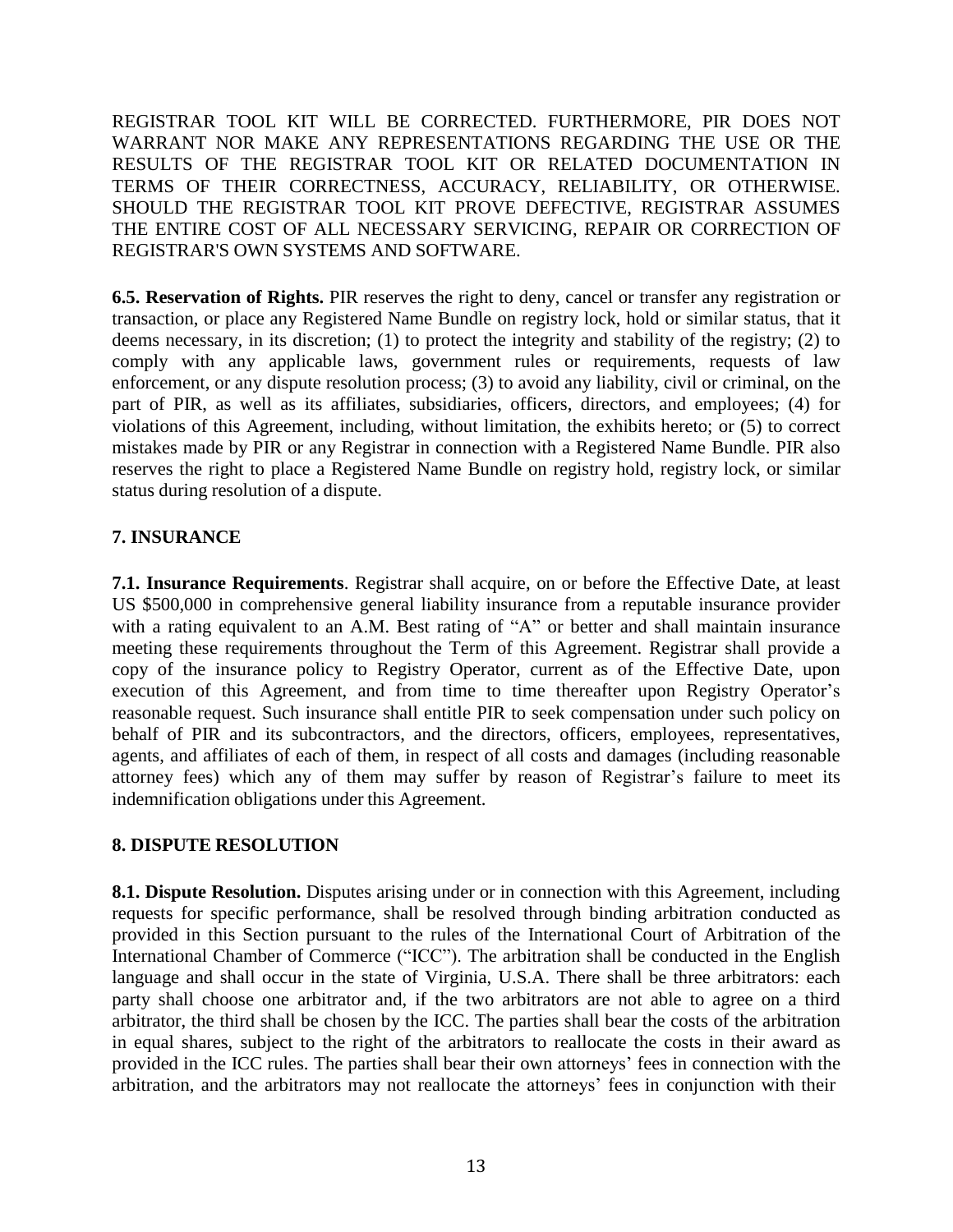award. The arbitrators shall render their decision within ninety days of the initiation of arbitration. Any litigation brought to enforce an arbitration award shall be brought in the state or federal courts of the state of Virginia, U.S.A.; however, the parties shall also have the right to enforce a judgment of such a court in any court of competent jurisdiction. For the purpose of aiding the arbitration and/or preserving the rights of a party during the pendency of an arbitration, each party shall have the right to seek temporary or preliminary injunctive relief from the arbitration panel or a court located in the state or federal courts in the state of Virginia, U.S.A., which shall not be a waiver of this arbitration agreement.

### **9. TERM AND TERMINATION**

**9.1. Term of the Agreement; Revisions.** The Term of this Agreement shall commence on the Effective Date and, unless earlier terminated in accordance with the provisions of this Agreement, shall expire on the last day of the calendar month which is two (2) years following the Effective Date. This Agreement shall automatically renew for additional successive two (2) year terms unless Registrar provides notice of termination to Registry Operator at least thirty (30) days prior to the end of the initial or any renewal term. In the event that ICANN requires revisions to this form of Registry-Registrar Agreement, Registrar will either execute an amendment substituting an agreement incorporating such revisions in place of this Agreement or, at its option exercised within fifteen (15) days after receiving notice of such amendment, terminate this Agreement immediately by giving written notice to PIR. In the event that PIR does not receive such executed amendment or notice of termination from Registrar within such fifteen day period, Registrar shall be deemed to have terminated this Agreement effective immediately.

**9.2. Termination.** This Agreement may be terminated as follows:

**9.2.1.** Termination For Cause. In the event that either party materially breaches any of its obligations under this Agreement and such breach is not substantially cured within thirty calendar days after written notice thereof is given by the other party, then the non-breaching party may, by giving written notice thereof to the other party, terminate this Agreement as of the date specified in such notice of termination.

**9.2.2.** Termination at Option of Registrar. Registrar may terminate this Agreement at any time by giving PIR thirty days notice of termination.

**9.2.3.** Termination Upon Loss of Registrar's Accreditation. This Agreement shall terminate in the event Registrar's accreditation by ICANN is terminated or expires without renewal.

**9.2.4.** Termination in the Event of Termination of Registry Agreement. This Agreement shall terminate in the event that PIR'S Registry Agreement with ICANN is terminated or expires without entry of a subsequent Registry Agreement with ICANN and this Agreement is not assigned under Subsection 10.1.1.

**9.2.5.** Termination in the Event of Insolvency or Bankruptcy. Either party may terminate this Agreement if the other party is adjudged insolvent or bankrupt, or if proceedings are instituted by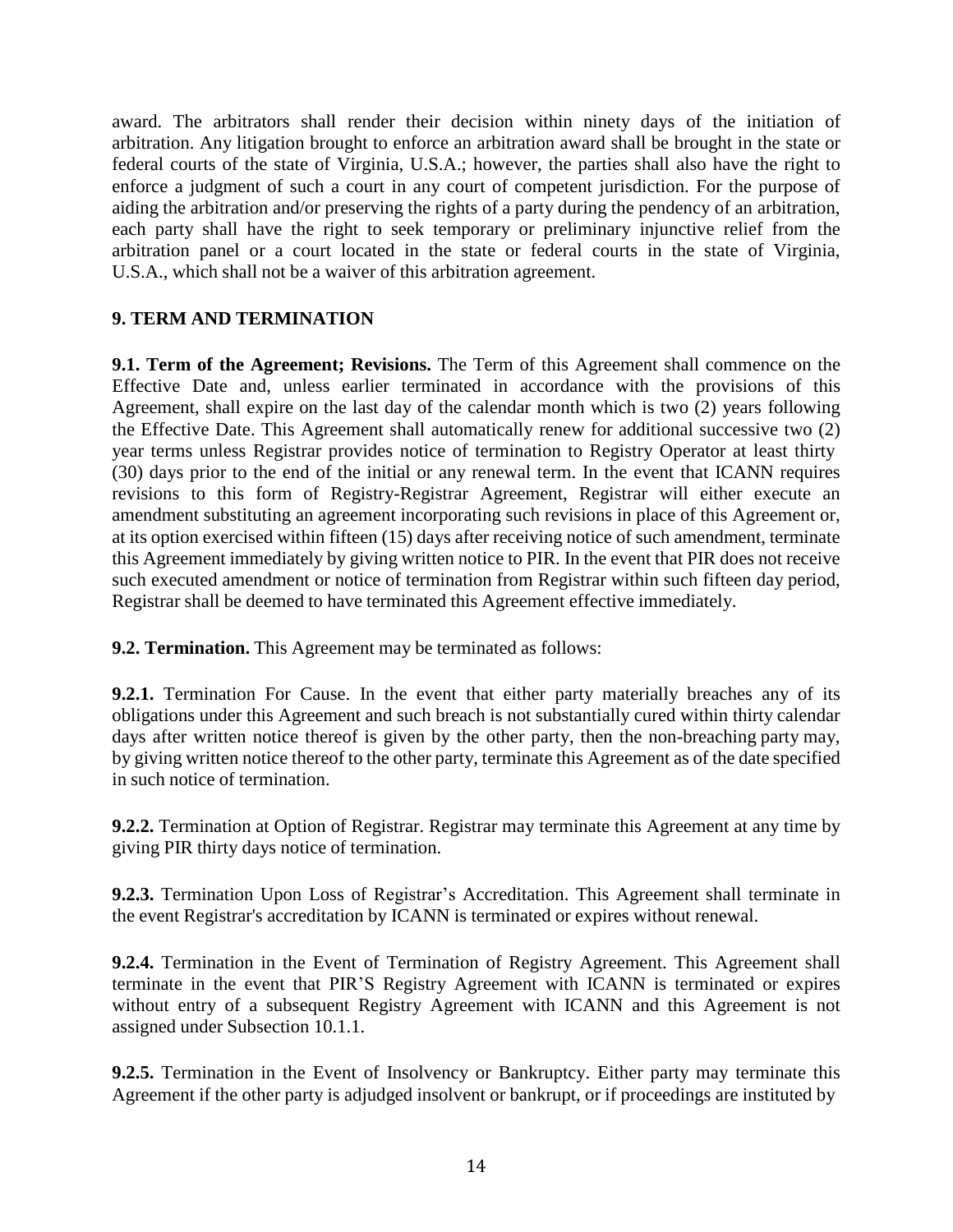or against a party seeking relief, reorganization or arrangement under any laws relating to insolvency, or seeking any assignment for the benefit of creditors, or seeking the appointment of a receiver, liquidator or trustee of a party's property or assets or the liquidation, dissolution or winding up of a party's business.

**9.3. Effect of Termination.** Upon the expiration or termination of this Agreement for any reason:

**9.3.1.** PIR will complete the registration of all Registered Name Bundles processed by Registrar prior to the effective date of such expiration or termination, provided that Registrar's payments to PIR for Fees are current and timely.

**9.3.2.** Registrar shall immediately transfer its sponsorship of Registered Name Bundles to another ICANN-accredited registrar in compliance with any procedures established or approved by ICANN.

**9.3.3.** All Confidential Information of the Disclosing Party in the possession of the Receiving Party shall be immediately returned to the Disclosing Party.

**9.3.4.** In the event of termination in accordance with the provisions of Subsections 9.1, 9.2.1, 9.2.2, 9.2.3 or 9.2.5, PIR reserves the right to immediately contact any and all Registered Name Holders to facilitate the orderly and stable transition of Registered Name Holders to other ICANN-accredited registrars.

**9.3.5.** All fees owing to PIR shall become immediately due and payable.

**9.4. Survival.** In the event of termination of this Agreement, the following shall survive: (i) Subsections 2.6, 3.6, 5.1, 5.2, 6.1, 6.3, 6.4, 8.1, 9.4, 10.2, 10.3, 10.4, 10.6, 10.7 and 10.8 and (ii) the Registered Name Holder's indemnification obligation under Subsection 3.4. Neither party shall be liable to the other for damages of any sort resulting solely from terminating this Agreement in accordance with its terms.

# **10. MISCELLANEOUS**

### **10.1. Assignments.**

**10.1.1.** Assignment to Successor PIR. In the event the PIR's Registry Agreement is terminated or expires without entry by PIR and ICANN of a subsequent registry agreement, PIR's rights under this Agreement may be assigned to a company with a subsequent registry agreement covering the Registry TLD and Corresponding TLD upon ICANN's giving Registrar written notice within sixty days of the termination or expiration, provided that the subsequent PIR assumes the duties of PIR under this Agreement.

**10.1.2.** Assignment in Connection with Assignment of Agreement with ICANN. In the event that PIR's Registry Agreement with ICANN for the Registry TLD is validly assigned, PIR's rights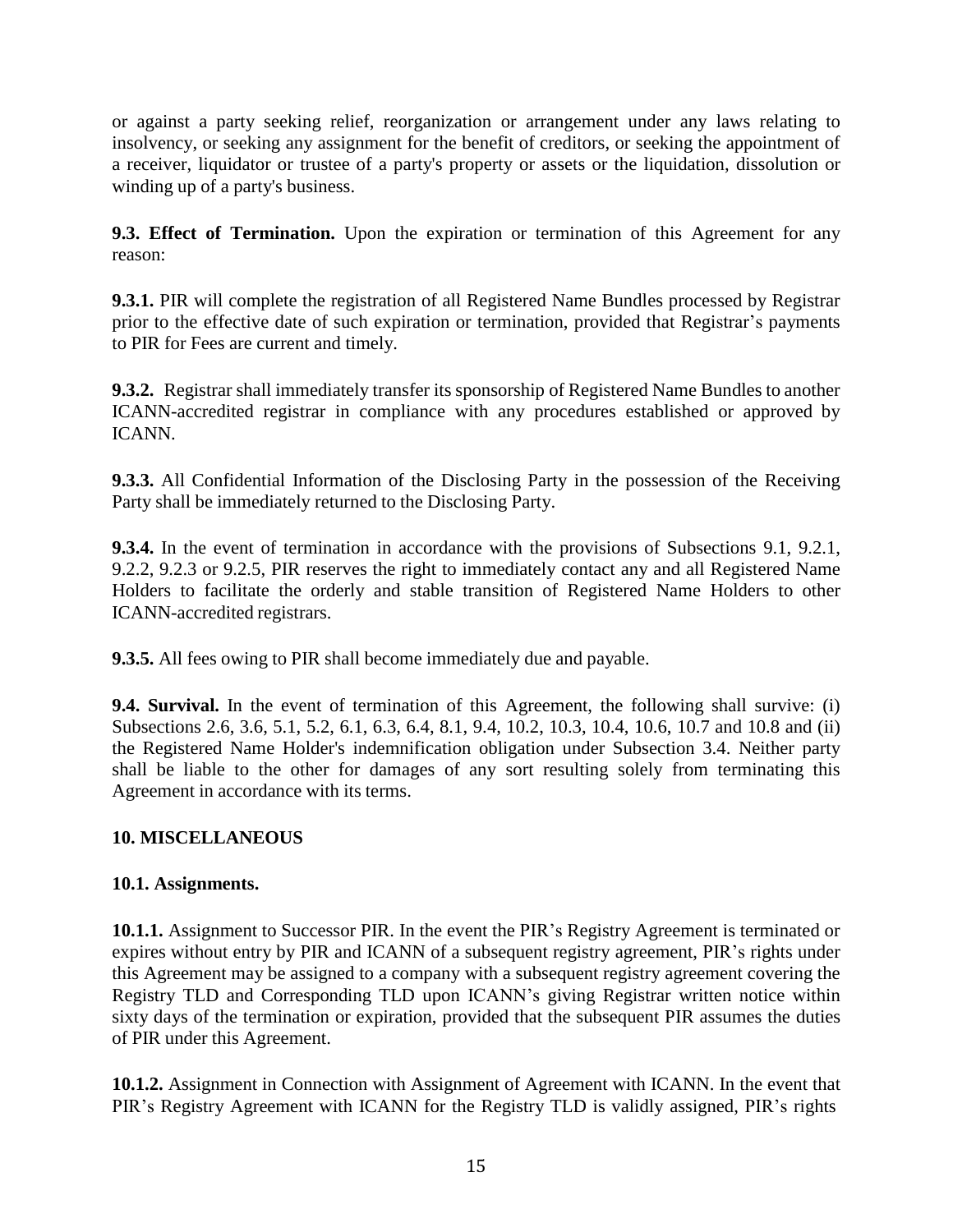under this Agreement shall be automatically assigned to the assignee of the Registry Agreement, provided that the assignee assumes the duties of PIR under this Agreement. In the event that Registrar's accreditation agreement with ICANN for the Registry TLD is validly assigned, Registrar's rights under this Agreement shall be automatically assigned to the assignee of the accreditation agreement, provided that the subsequent registrar assumes the duties of Registrar under this Agreement.

**10.1.3.** Other Assignments. Except as otherwise expressly provided in this Agreement, the provisions of this Agreement shall inure to the benefit of and be binding upon, the successors and permitted assigns of the parties. Neither party shall assign or transfer its rights or obligations under this Agreement without the prior written consent of the other party, which shall not be unreasonably withheld.

**10.2. Notices.** Any notice or other communication required or permitted to be delivered to any party under this Agreement shall be in writing and shall be deemed properly delivered, given and received when delivered (by hand, by registered mail, by courier or express delivery service, by e-mail or by telecopier during business hours) to the address or telecopier number set forth beneath the name of such party below, unless such party has given a notice of a change of address in writing:

If to Registrar:

with copy to: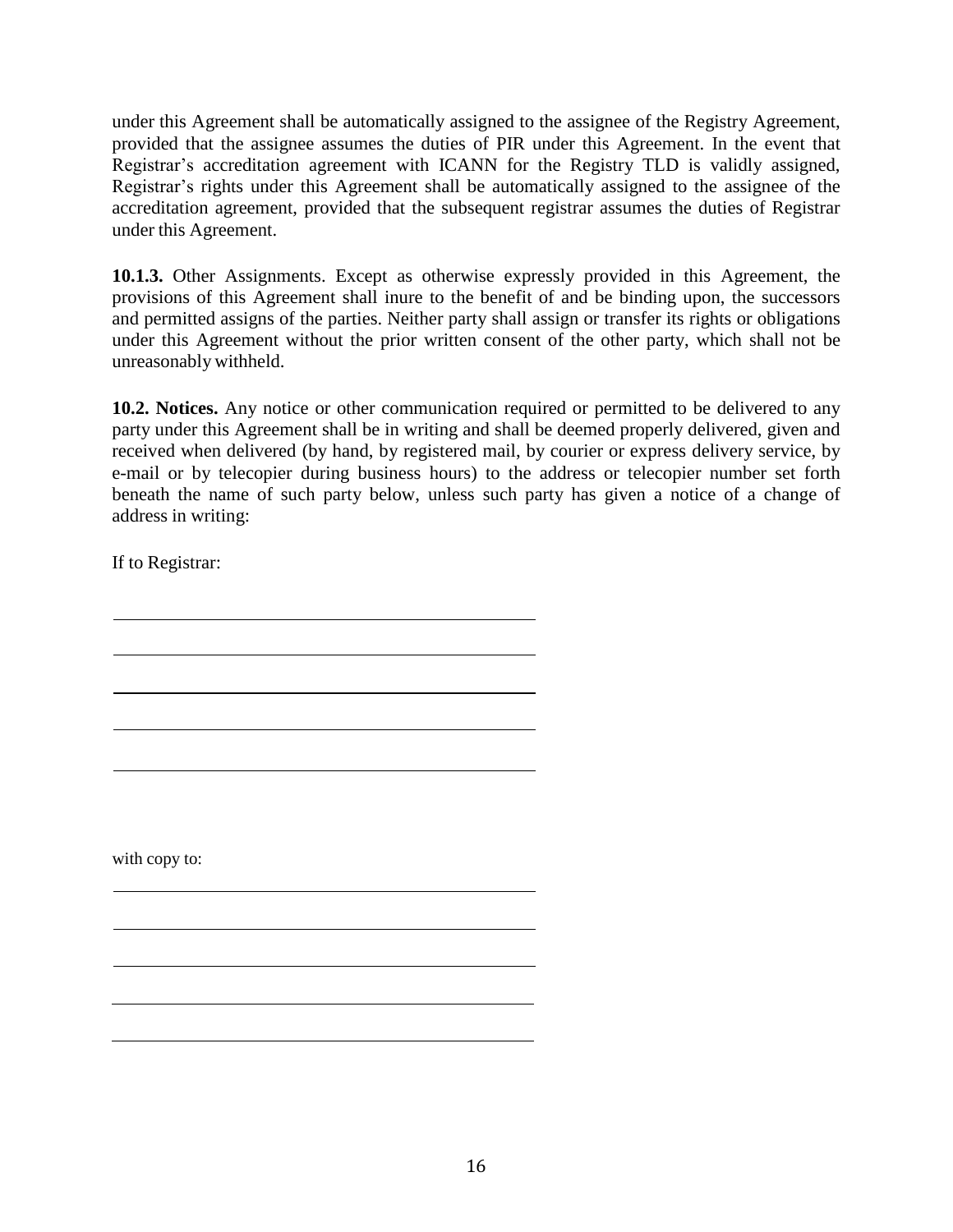If to PIR:

Public Interest Registry 1775 Wiehle Avenue, Suite 100 Reston, VA 20190 U.S.A.Telephone: +1 703-889-5778 Facsimile: +1 703-889-5779 Attention: President and Chief Executive Officer Email: (As specified from time to time.)

with a copy to:

Public Interest Registry 1775 Wiehle Avenue, Suite 100 Reston, VA 20190, U.S.A. Attention: General Counsel

**10.3. Third-Party Beneficiaries.** The parties expressly agree that ICANN is an intended thirdparty beneficiary of this Agreement. Otherwise, this Agreement shall not be construed to create any obligation by either party to any non-party to this Agreement, including any holder of a Registered Name. Registrar expressly acknowledges that, notwithstanding anything in this Agreement to the contrary, it is not an intended third-party beneficiary of the Registry Agreement.

**10.4. Relationship of the Parties.** Nothing in this Agreement shall be construed as creating an employer-employee or agency relationship, a partnership or a joint venture between the parties.

**10.5. Force Majeure.** Neither party shall be liable to the other for any loss or damage resulting from any cause beyond its reasonable control (a "Force Majeure Event") including, but not limited to, insurrection or civil disorder, war or military operations, national or local emergency, acts or omissions of government or other competent authority, compliance with any statutory obligation or executive order, industrial disputes of any kind (whether or not involving either party's employees), fire, lightning, explosion, flood, subsidence, weather of exceptional severity, and acts or omissions of persons for whom neither party is responsible. Upon occurrence of a Force Majeure Event and to the extent such occurrence interferes with either party's performance of this Agreement, such party shall be excused from performance of its obligations (other than payment obligations) during the first six months of such interference, provided that such party uses best efforts to avoid or remove such causes of nonperformance as soon as possible.

**10.6. Amendments.** No amendment, supplement, or modification of this Agreement or any provision hereof shall be binding unless executed in writing by both parties.

**10.7. Waivers.** No failure on the part of either party to exercise any power, right, privilege or remedy under this Agreement, and no delay on the part of either party in exercising any power, right, privilege or remedy under this Agreement, shall operate as a waiver of such power, right, privilege or remedy; and no single or partial exercise or waiver of any such power, right,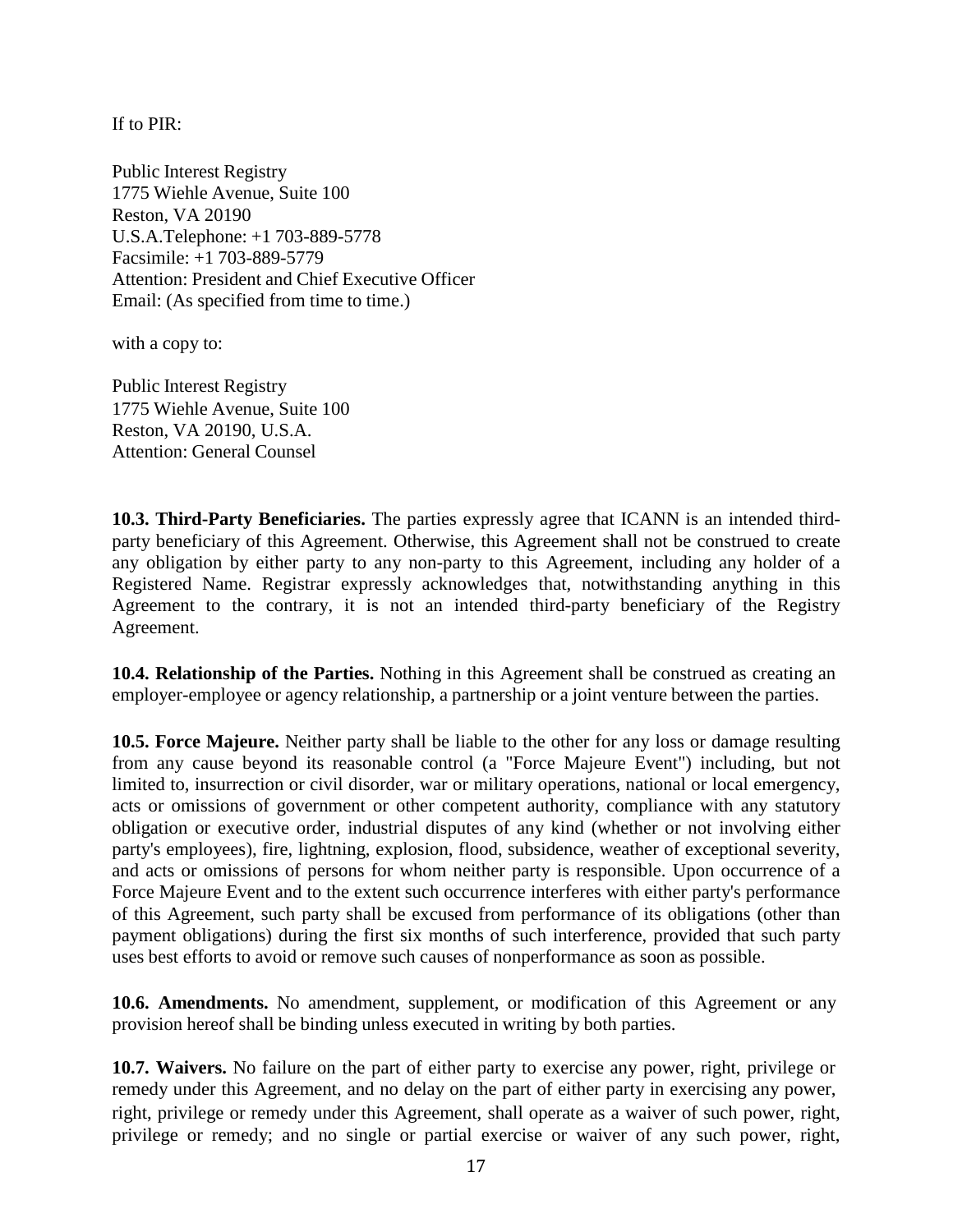privilege or remedy shall preclude any other or further exercise thereof or of any other power, right, privilege or remedy. Neither party shall be deemed to have waived any claim arising out of this Agreement, or any power, right, privilege or remedy under this Agreement, unless the waiver of such claim, power, right, privilege or remedy is expressly set forth in a written instrument duly executed and delivered on behalf of such party; and any such waiver shall not be applicable or have any effect except in the specific instance in which it is given.

**10.8. Entire Agreement.** This Agreement (including its exhibits, which form a part of it) constitutes the entire agreement between the parties concerning the subject matter of this Agreement and supersedes any prior agreements, representations, statements, negotiations, understandings, proposals or undertakings, oral or written, with respect to the subject matter expressly set forth herein.

**10.9. Counterparts.** All executed copies of this Agreement are duplicate originals, equally admissible as evidence. This Agreement may be executed in counterparts, and such counterparts taken together shall be deemed the Agreement. A facsimile copy of a signature of a party hereto shall have the same effect and validity as an original signature.

IN WITNESS WHEREOF, the parties hereto have executed this Agreement as of the date set forth in the first paragraph hereof.

| PUBLIC INTEREST REGISTRY |        |
|--------------------------|--------|
| Bv:                      | Bv:    |
| Name:                    | Name:  |
| Title:                   | Title: |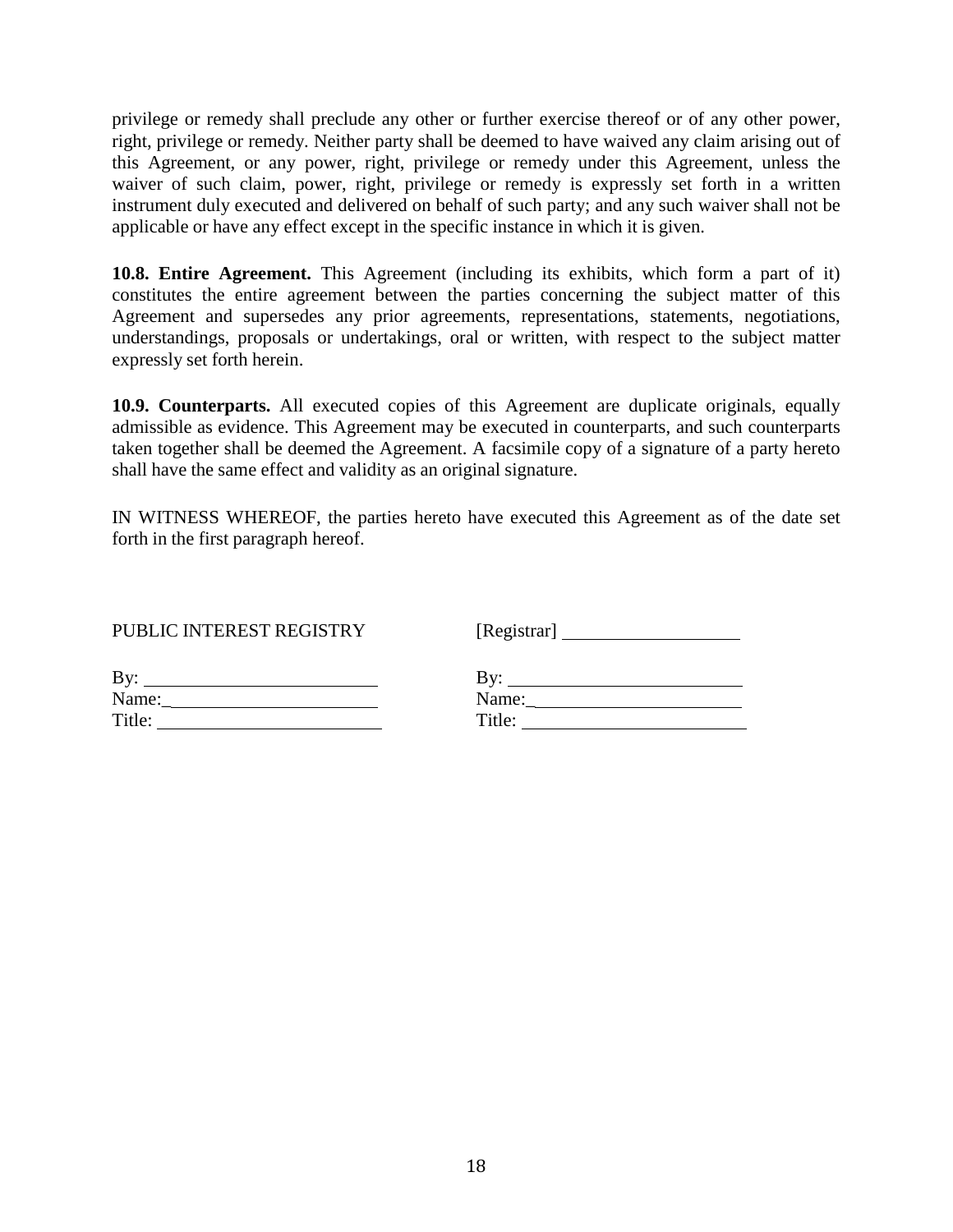### **Exhibit A REGISTRATION FEES**

### **1. Domain-Name Initial Registration Fee**

PIR will charge a fee per annual increment of an initial registration of a Registered Name Bundle (the "Initial Registration Fee"). The Initial Registration Fee shall be paid in full by Registrar sponsoring the domain name at the time of registration. Except with respect to certain second level domain names within the Registry TLD which PIR in its sole discretion designates as premium names and which are listed along with current renewal pricing information for each such premium name in the Registrar Relations area of the PIR website https://registrars.pir.org/registrar\_relations/announcements, the current Initial Registration Fee as of the Effective Date is US \$ 30.00.

### **2. Domain-Name Renewal Fee**

PIR will charge a fee per annual increment of a renewal of a Registered Name Bundle (the "Renewal Fee") in the Registry TLD. The Renewal Fee shall be paid in full by Registrar sponsoring the domain name at the time of renewal. Except with respect to certain second level domain names within the Registry TLD which PIR in its sole discretion designates as premium names and which are listed along with current renewal pricing information for each such premium name in the Registrar Relations area of the PIR website https://registrars.pir.org/registrar\_relations/announcements, the current Renewal Fee as of the Effective Date is US \$ 30.00 per Registered Name Bundle.

### **3. Fees for Transfers of Sponsorship of Domain-Name Bundle Registrations**

Where the sponsorship of a Registered Name Bundle is transferred from one ICANN-Accredited Registrar to another ICANN-Accredited Registrar, PIR will require the registrar receiving the sponsorship to request a renewal of one year for the name. In connection with that extension, PIR will charge a Renewal Fee for the requested extension as provided in item 2 above. The transfer shall result in an extension according to the renewal request, subject to a ten-year maximum on the future term of any domain-name registration. The Renewal Fee shall be paid in full at the time of the transfer by the ICANN-Accredited Registrar receiving sponsorship of the domain name.

**4. Bulk Transfers.** For a bulk transfer approved by ICANN under Part B of the Transfer Policy, Registrar shall pay PIR US \$0 (for transfer of 50,000 names or fewer) or US \$50,000 (for transfers of more than 50,000 Registered Name Bundles).

**5. Restore Fee**. Registrar shall pay PIR a fee (the "Restore Fee") per Registered Name Bundle restored during the Redemption Grace Period; provided that PIR reserves the right, in its sole discretion, to lower such fee based on extenuating circumstances. The current Restore Fee as of the Effective Date is US \$95 per Registered Name Bundle restored.

**6. Excess Deletion Fee.** PIR may charge registrars a fee (the "Excess Deletion Fee") for each Registered Name Bundle deleted within the five day add grace period in the event Grace Period